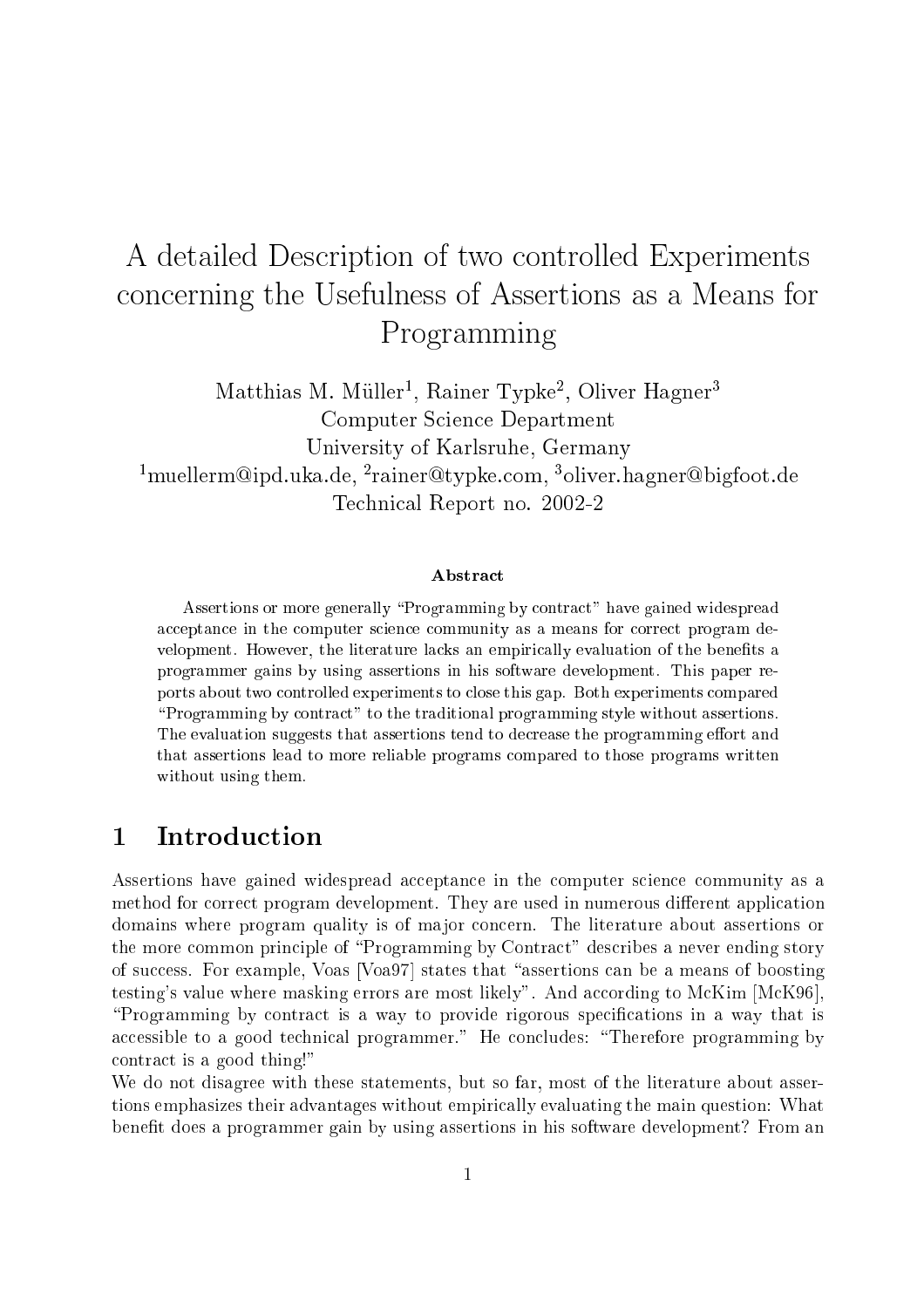e
onomi
al point of view, that would be the most important question for every manager who is confronted with a new technique. What do I get from it and at what price? So far. literature has no answer to this question. This is where our experiments come into play. Meyer's four hypotheses about the advantages of assertions formed the starting point for our study [Mey88].

- Meyer's Hypotheses 1 Software is correct as it is developed along with its specification.
- Meyer's Hypotheses 2 Usage of assertions leads to a better understanding of the solution and the program.
- Meyer's Hypotheses 3 The development of documentation is easier with assertions.

Meyer's Hypotheses 4 Assertions form a base for structured testing and correction.

These hypotheses cover four areas that might be influenced by the use of assertions: program orre
tness, program understanding, do
umentation, and testing. Sin
e it is almost impossible to consider all these issues in one experiment, we concentrated on the first two topi
s, program orre
tness and program understanding. Both issues were onsidered in different situations, i.e., during the development of new software and during maintenance. We ompared software development with the use of assertions to development without assertions. Meyer's last two hypotheses were not within the s
ope of our study.

Both experiments were conducted as part of a practical training course introducing the PSP (personal software process) [Hum97] held during the winters of 1999 and 2000 at the University of Karlsruhe. Parti
ipants were omputer s
ien
e graduate students. The subjects in the first experiment EXP1 used C and APP  $[Ros92]$ , while those in the second experiment EXP2 used Java with jContract [Stö99]. Since we were interested in both the effects of assertions when writing new software and the effects on maintainability, one task of EXP1 was to write new functions that did not interact much with the rest of the program, while the other task of EXP1 required a deeper understanding of the program. EXP2 involved solving one programming task which had the character of developing new software.

The evaluation of both experiments suggests that assertions decrease the programming effort for maintenance, measured as time needed to finish the task, while the programming effort slightly increases during the development of new code. If we assume that the programming effort depends on program understanding, we have to accept Meyer's second hypothesis for maintenance, but we cannot accept it for the development of new code.

EXP2 also evaluated the reliability of the resulting programs. The result is that programs developed with assertions had a slightly better reliability than those programs developed without assertions. But this advantage is only marginal. And at first glance, we also cannot accept Meyer's first hypothesis concerning better program correctness. But, if we look at the programs before the quality assuran
e stage, i.e., the program versions the subjects considered finished, the programs developed with assertions had a much higher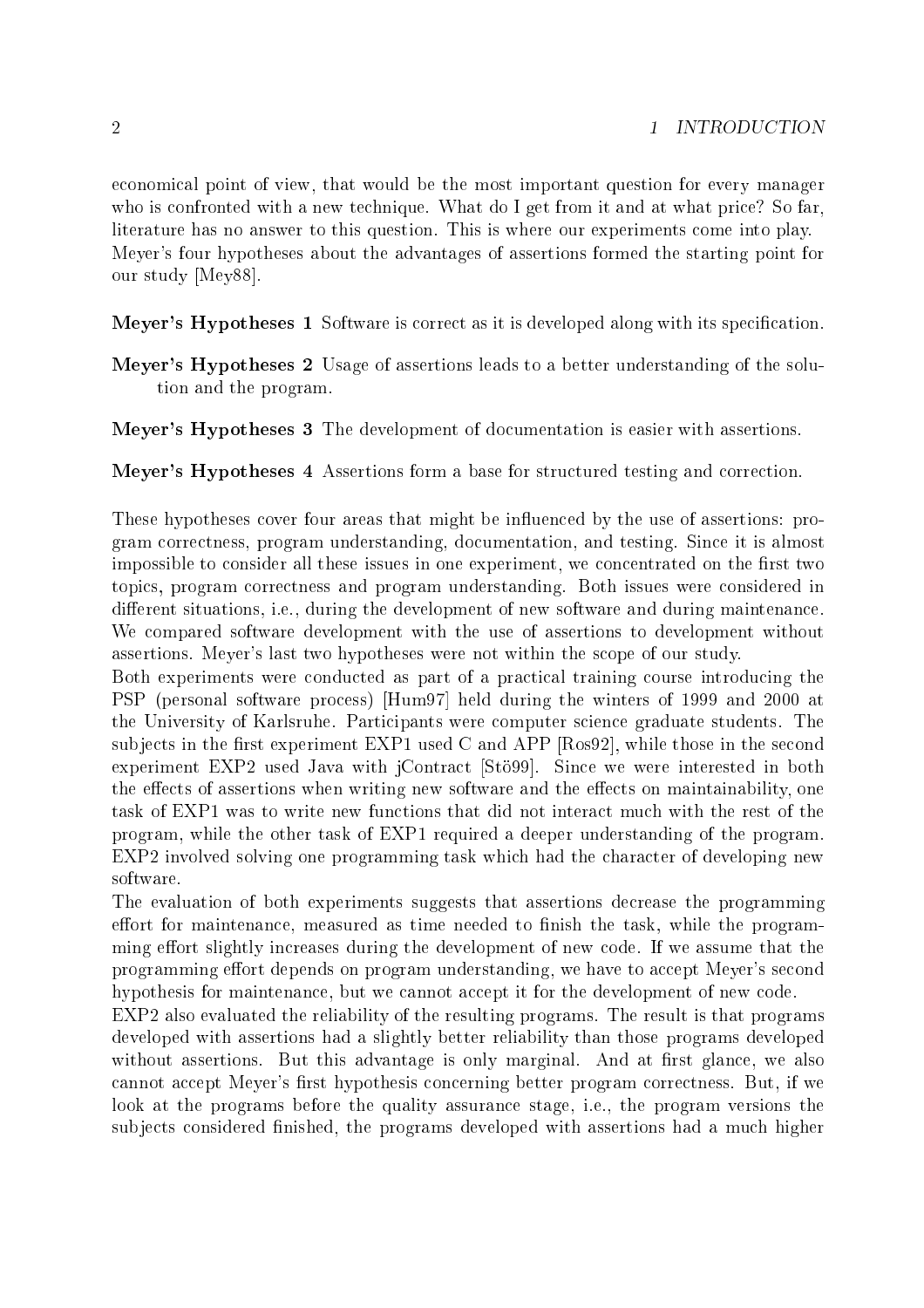reliability, though not significant, than the other programs. And for these intermediate programs, Meyer's first hypotheses holds.

This paper is organized as follows: the next section presents related work about evaluation of assertions. Se
tion 3 des
ribes the used assertions tools APP and jContra
t. Se
tion 4 shows the experimental settings. In section 5, the results are discussed.

## 2 Related Work

Meyer's integration of assertions into Eiffel as native language constructs [Mey88] is not the only example of assertions being added to programming languages. Other examples are the assert keyword in Java 1.4  $\vert$ jav $\vert$ , ANNA (ANNotated Ada) [LST91], Tcl  $\vert$ Coo97]. iContract [Sys], jContract [Stö99], APP [Ros92], xUnit [xun], and the assert-library in C. In an empirical study, Leveson et al. [LCKS90] compared software error detection self checks with N-version voting. They noted that there are great differences in the ability of individual programmers to design and place effective checks. And generally, specificationbased checks alone were not as effective as combining them with code-based checks. The comparison of self checks and N-version voting revealed that both techniques identified the same number of defects, although the observed defects were not the same. In fact, self checks detected errors caused by faults that had not been detected by N-version voting in one million of randomly generated input cases. The authors conclude that self checking may have important advantages over voting.

Rosenblum developed the "Annotation PreProcesser" (APP) for C, see 3.1 for a description, and presented a classification of faults found with and without APP  $[Ros95]$ . He showed that almost 75% of all observed faults ould be found with assertions written with APP.

Other work concerning assertions mention their benefits but lack empirical evidence about the assumptions made. The following list is an excerpt and does not claim to be complete. Luckham, Shankar, and Takahashi [LST91] propose a method called "two-dimensional pinpointing". They insert annotations into the code which check conformance with specifications during runtime. When violations are found, they try to pinpoint the subunit that caused the inconsistency. Their search varies with the structure level of the software and the test sequen
e length.

McKim [McK96] emphasizes the benefit of using assertions. He does not rely on a special tool, instead, he developed rules that guide the insertion of assertions to get the most valuable benefit.

Schneider [Sch98] argues in the same manner as McKim when he discusses how assertional reasoning can be used in the analysis and development of concurrent programs.

## 3 APP and jContra
t

Before we describe the experiment settings in section 4, we shall describe the assertion tools that were used for the experiments, APP and jContra
t.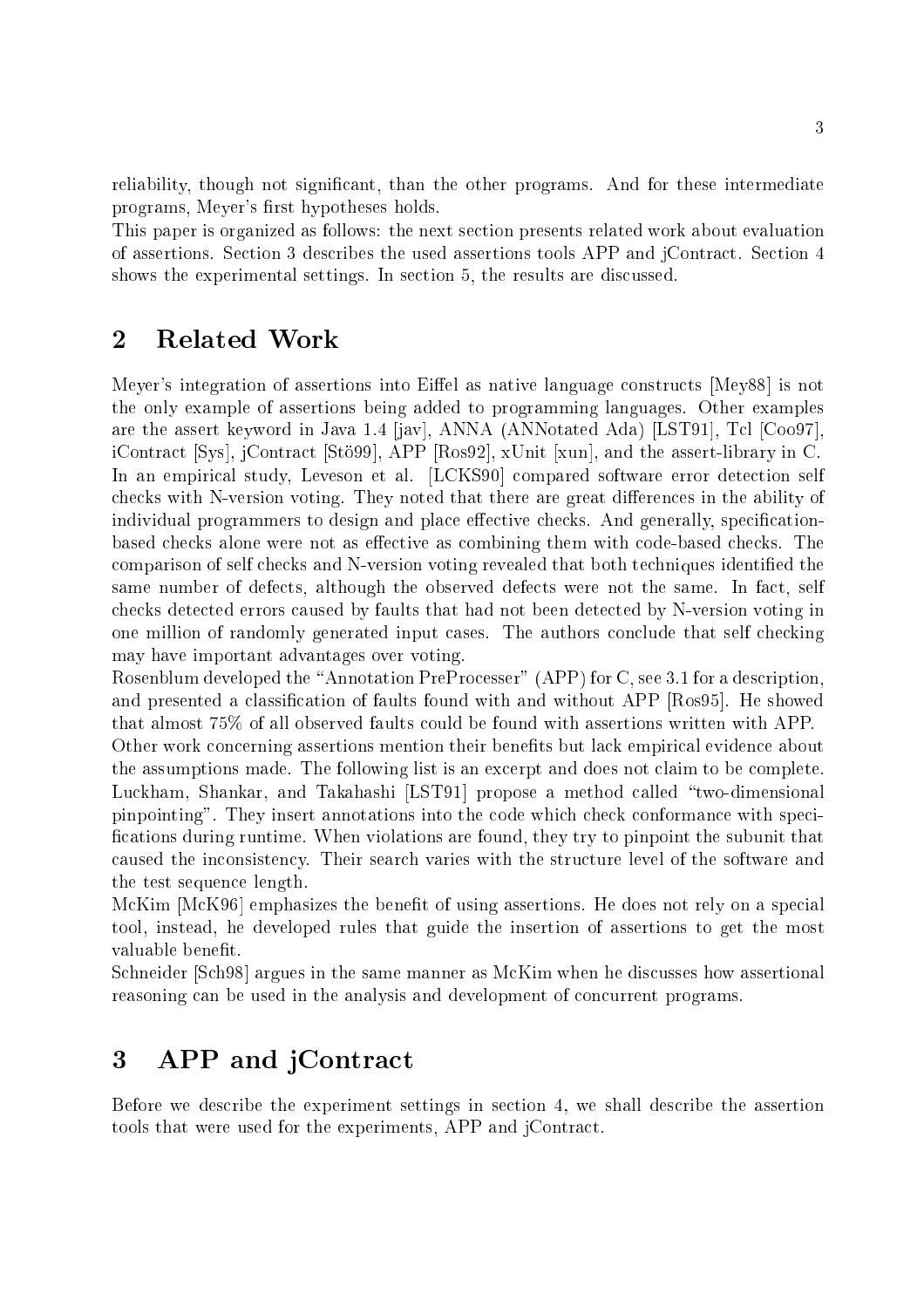### 3.1 APP

APP ("Annotation Preprocessor for C Programs") allows the programmer to add preconditions and postconditions to functions in C programs. Also, assertions can be included at any pla
e within the fun
tions. The programmer an ontrol whether these onditions and assertions are checked during runtime and what should happen if the checks fail.

The APP tool was developed by David S. Rosenblum [Ros92]. A detailed description of all aspects of this tool can be found in its man page (see  $[Ros]$ ). Our description will mainly focus on the syntax and semantics, which should be enough for an overview of how it can be used.

APP assertions are written between the special comment delimiters  $/* \mathsf{Q} \dots \mathsf{Q} * /$ . Within APP assertion regions, comments can be placed between "// " and the end of the line. For APP assertions, C expressions are used with the onvention that zero is interpreted as "false", while non-null pointers and numbers are interpreted as "true". In addition to the standard C keywords, the following keywords an be used for writing APP assertions:

### • assume <condition>;

This keyword denotes a pre
ondition. The programmer an pla
e an arbitrary number of assume onditions between the head and body of a fun
tion. Whenever the function is called, all these conditions are checked before the first line of the function is reached. If a check fails, the user-defined action takes place. The default action is to print a message to stderr whi
h in
ludes the type of the violated assertion and the line number.

### • promise <condition>;

Postconditions are specified with this keyword. Like preconditions, they are placed between the head and body of a function. The only difference between the **assume** and **promise** keywords is the point of time when these assertions are checked. Postonditions are he
ked after the fun
tion has been ompletely exe
uted, but before ontrol is returned to the aller.

### • return <identifier> where <condition>;

The **return** keyword can be used to specify a property of the return value. Therefore, this kind of assertion is implicitly a postcondition. Like the promise and assume keywords, it is pla
ed between the head and body of a fun
tion. Multiple return onditions are he
ked sequentially.

### • assert <condition>;

This keyword can be used to check a condition anywhere within the body of a function.

### $\bullet$  in  $\leq$  axpression>

Expressions that are preceded with "in" are evaluated with the value they had when the urrent fun
tion was alled, even if the expression is somewhere inside the urrent function or part of a postcondition. In Eiffel, the same effect is achieved with the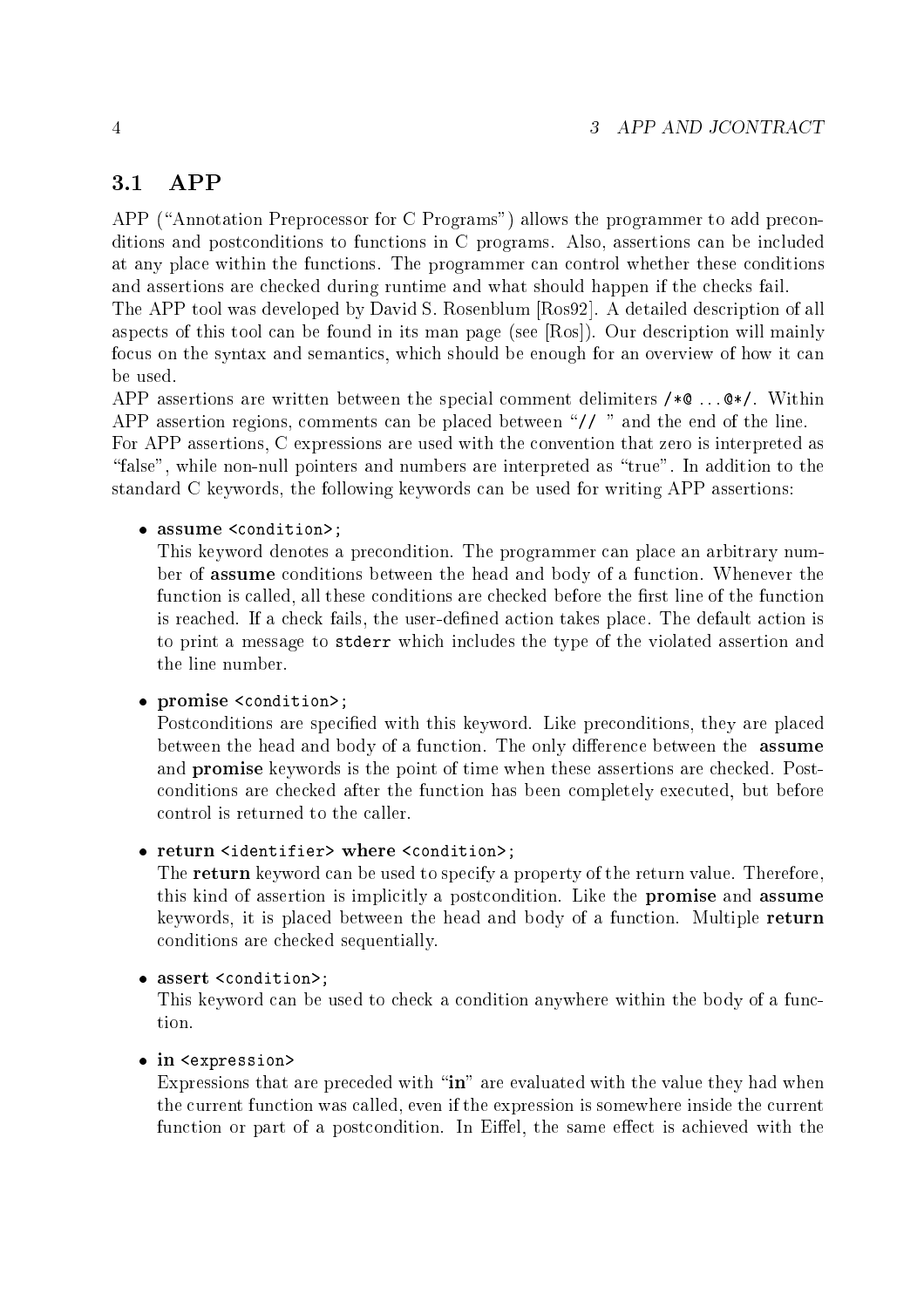"old" keyword. The APP "in" should not be confused with the "in" keyword in jContra
t.

Examples for the keywords that were mentioned so far:

```
int square_root(int x)
/*
   assume x \ge 0;
   return y where y \ge 0;
   return y where y \ast y \leq x& x < (y+1)*(y+1);@*{
  ...
\mathcal{L}}
```

```
The precondition is: x > 0.
Postcondution: The return value is > 0, us square is \le x, but x \le (return value +1).
```

```
void swap(int *x, int *y)
/*
   assume x && y && x != y;promise *x == in *y;
   promise *y == in *x;@*/{
  *x = *x + *y;*y = *x - *y;/*
    assert *y == in *x;@* /\sim \sim*x = *x - *y;\mathcal{L}}
```
Here the precondition is that neither  $x$  nor  $y$  are null pointers and that they do not point to the same location.

Postconditions: the values that x and y point to have switched places. The assertion within the function body marks the line where one of the postconditions should already hold, provided that there was no overflow.

In addition to the keywords shown above, there are the quantors

- all (Initialisation; loop ondition; iteration) <expression>; and
- some (Initialisation; loop ondition; iteration) <expression>;

which are convenient for specifying properties of many array elements in a single statement.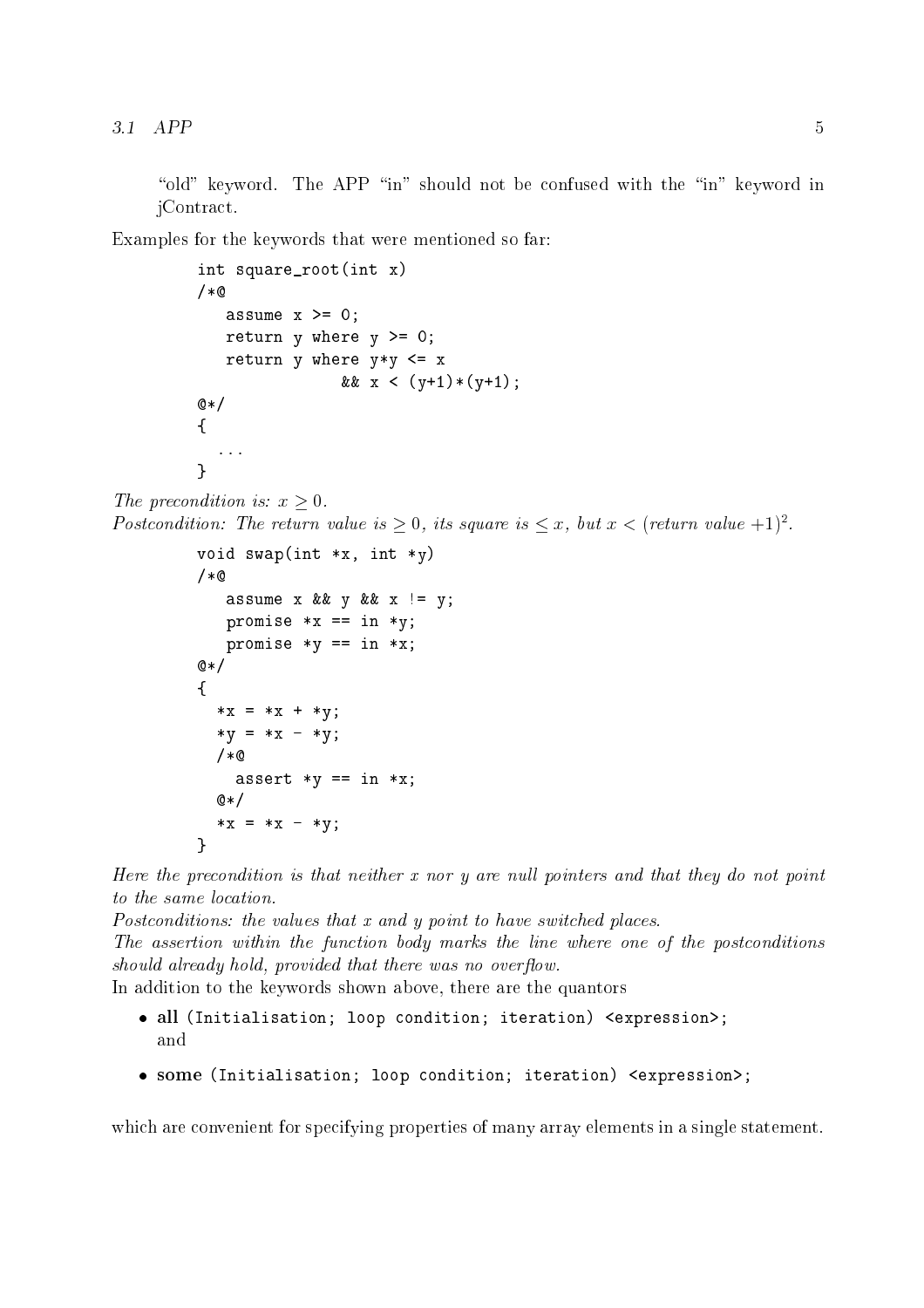### 6 4 EXPERIMENTAL SETTINGS

### 3.2 jContra
t

With *j*Contract, class invariants can be defined as well as pre- and postconditions for methods. The example below illustrate the syntax of jContra
t assertions. All assertions are part of a JavaDoc comment. The jContract preprocessor transforms these special assertion tags into Java sour
e ode. The result of the prepro
essing is then the original source code merged with the Java code resulting from assertions. The pre-processed code an then be ompiled with a normal Java ompiler. It is easy to disable the assertions by just skipping the preprocessing step before compiling the source code.

The example shows a greeting depending on the current time. The parameter of the method must be a valid obje
t referen
e (pre
ondition) and the returned greeting string is either "hello" or "good night" (postcondition).

```
/**r e gant de la commune de la commune de la commune de la commune de la commune de la commune de la commune de
  \ast@ensure return.equals ("Hello")
                               || return . equals ("Good night")
  /
s t r i n g i n g i n g i n g i n g i n g i n g i n g i n g i n g i n g i n g i n g i n g i n g i n g i n g i
```
If an assertion is violated, the program is normally stopped with a runtime exception saying which assertion (method name, pre- or postcondition) is violated. The jContract prepro
essor an also be used for he
king the assertions without stopping the program when an assertion is violated. The violation will then only be reported on the standard error output. We all these kind of assertions "silent assertions".

Listing: jContra
tExample.java

#### Experimental settings  $\overline{4}$

EXP1 used a counterbalanced design, while EXP2 used a single-factor, posttest-only, intersubject design [Chr94].

### 4.1 Subjects

Overall, 22 students parti
ipated in the experiments, 9 in EXP1 and 13 in EXP2. While in EXP1, all subjects solved a task with and without assertions, the subjects in EXP2 were divided into an experimental group (7 subjects) and a control group (6 subjects). All participants were male Computer Science graduate students who had just participated in a one-semester graduate lab ourse introdu
ing the PSP (personal software pro
ess)  $[Hum97].$ 

During the PSP-course, the participants were introduced to assertions. After this introduction, they were told to use them during their remaining program assignments of the PSP. The participants had to take part in the experiment in order to get their course credits.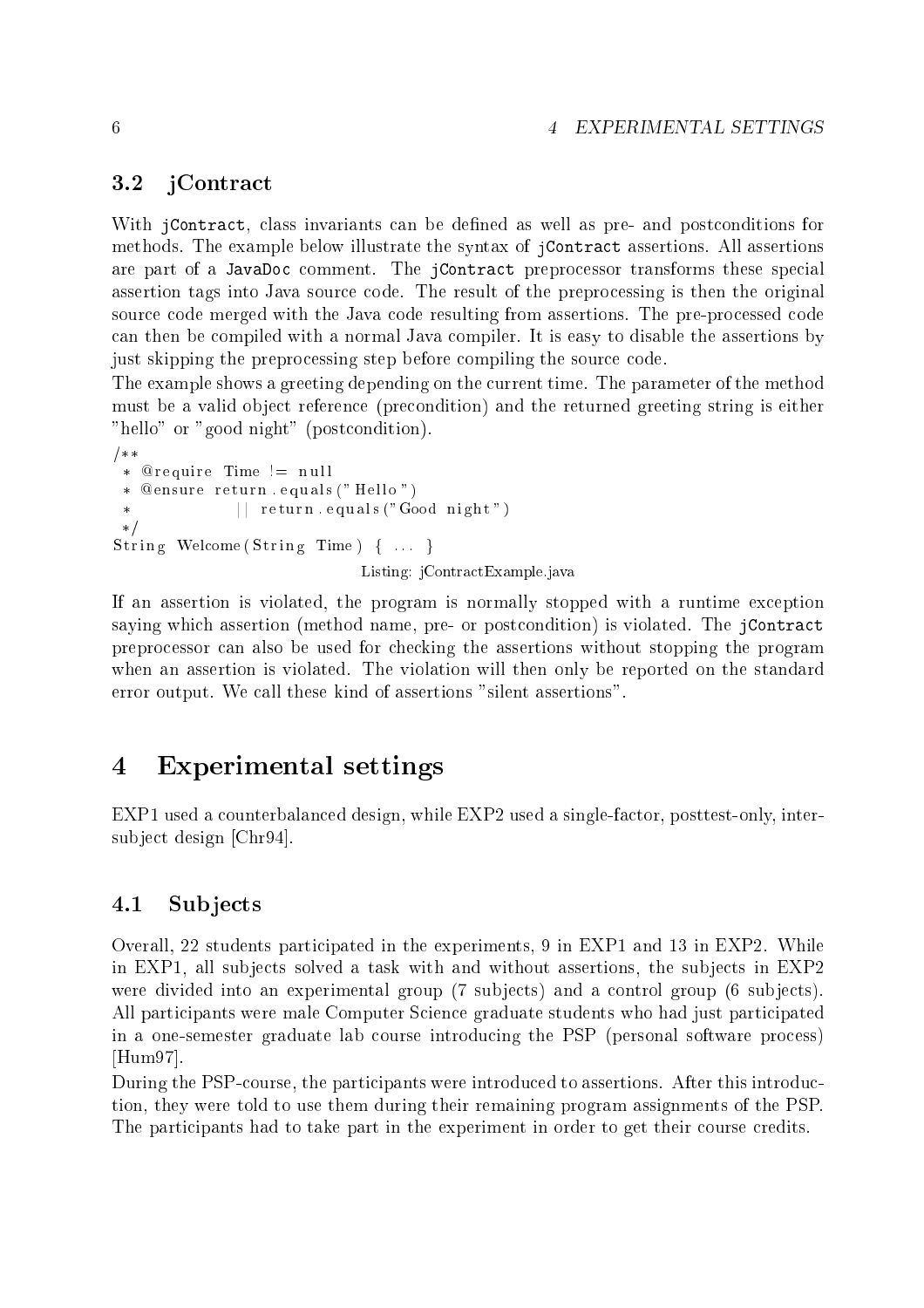### 4.2 Hypotheses 7

### 4.2 Hypotheses

Based on Meyer's first two hypotheses, we investigated the following hypotheses in the experiments.

 $H_{\text{Reliability}}$  Using assertions results in more reliable programs.

 $H<sub>Effort</sub>$  Using assertions reduces the programming effort of development or maintenance tasks.

Thus, we obtained the following null-hypotheses.

 $H_{0,Reliability}$  The programs developed with assertions are at most as reliable as programs that aren't developed with assertions.

 $H_{0,Effort}$  The programming effort does not decrease when using assertions.

### 4.3 First Experiment

#### 4.3.1**Task**

Since the number of participants for the first experiment was rather small, we needed tasks that allow the use of each participant as a member of a group that uses assertions as well as a member of a ontrol group that doesn't. Also, the problems to be solved by the subjects had to be sufficiently complex for any effects to be visible, while at the same time still being solvable within the limited amount of time people were willing to spend on the experiment.

In order to fulfill these constraints, the participants were assigned two tasks that were based on the same C program. These tasks were unrelated so that people could be used both as a member of the ontrol group and as a member of the group using assertions. Since they had to get to know only one program, the tasks could be more complex than tasks dealing with two different programs could have been.

While we were looking for suitable tasks, it became obvious that not all programs are equally suitable for the use of assertions:

- Programs that are split into very small functions are in danger of requiring more space and effort for the assertions than for the program itself. This does not seem to make mu
h sense sin
e the probability of mistakes within the assertions would be unreasonably high, and the effort of writing the program would be increased onsiderably.
- On the other hand, programs that are split into very large and complex functions do not seem to be good candidates for the use of assertions either. Such functions would require complex assertions using auxiliary functions that are about as complex as the main fun
tion itself. When a omplex assertion fails, the high probability of mistakes within omplex assertions would raise the question whether the assertion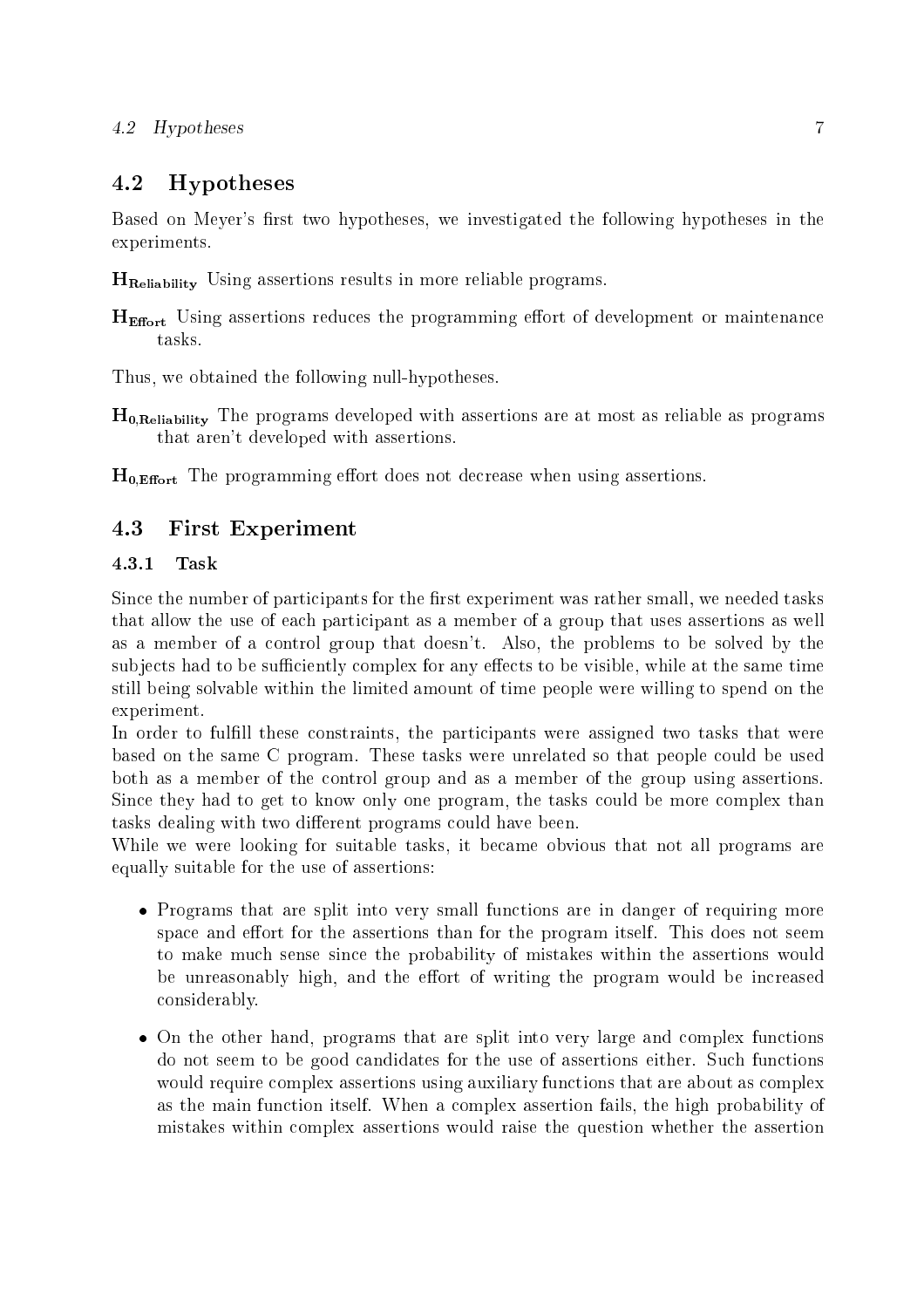with its auxiliary functions or the program is correct. If this question cannot be answered quickly and with little effort, assertions do not seem to be too useful.

• Programs whose behaviour is difficult to describe with assertions, e. g. graphical user interfaces that have to fulfill conditions like "the new window has a green border and is completely visible", do not seem to be promising candidates for the use of assertions.

The program we chose as a basis for the tasks symbolically derives functions and lists intermediate steps. This program was not written for the purpose of this experiment.

Since we were interested in both the effects of assertions when writing new software and the effects on maintainability, one of the two tasks was to write new functions that did not intera
t mu
h with the rest of the program, while the other task required a deeper understanding of the program.

The first task was to write equivalents for the insert and delete string functions of Pascal. Since the symbolic derivation program had been ported from Pascal to C, it made use of these string fun
tions, whi
h are not part of the standard C library.

Assertions can be useful here because they make it easy for the programmer to check whether the preconditions he builds on when writing the new functions are met, and whether the new functions always do what they are supposed to do. If the program fails, it should therefore be easy to determine if the ause lies in a new fun
tion or the rest of the program.

This task had the character of writing new software since these string functions have nothing to do with deriving functions, therefore it was not necessary to look at the rest of the program for solving the problem.

The second task was to extend the program so that it could apply the chain rule, i. e.  $(f(\varphi(x)))^{\circ} = f^{\circ}(\varphi(x)) \cdot \varphi^{\circ}(x)$ . Assertions can be useful here because the programmer can save effort by reusing existing functions. This also enhances the quality of the resulting software. Both the documentation character of assertions, which makes it easier to find reusable functions, and the fact that assertions can help to quickly detect wrong ways of reusing existing fun
tions an help here.

#### 4.3.2Pro
edure

Since the number of participants was small, every participant was used as a member of two groups, a ontrol group and a group using assertions. Every parti
ipant ompleted one of the two tasks des
ribed above as a member of one group and the other task as a member of the other group.

It is to be expe
ted that the order of the two tasks matters. After ompleting one task, a programmer already knows the program, has gotten used to the programming environment, and is probably more tired than he was at the beginning. These and other reasons can lead to unwanted sequence effects. In order to counterbalance these effects, the participants were split into four groups of similar size that went through the experiment on four different paths: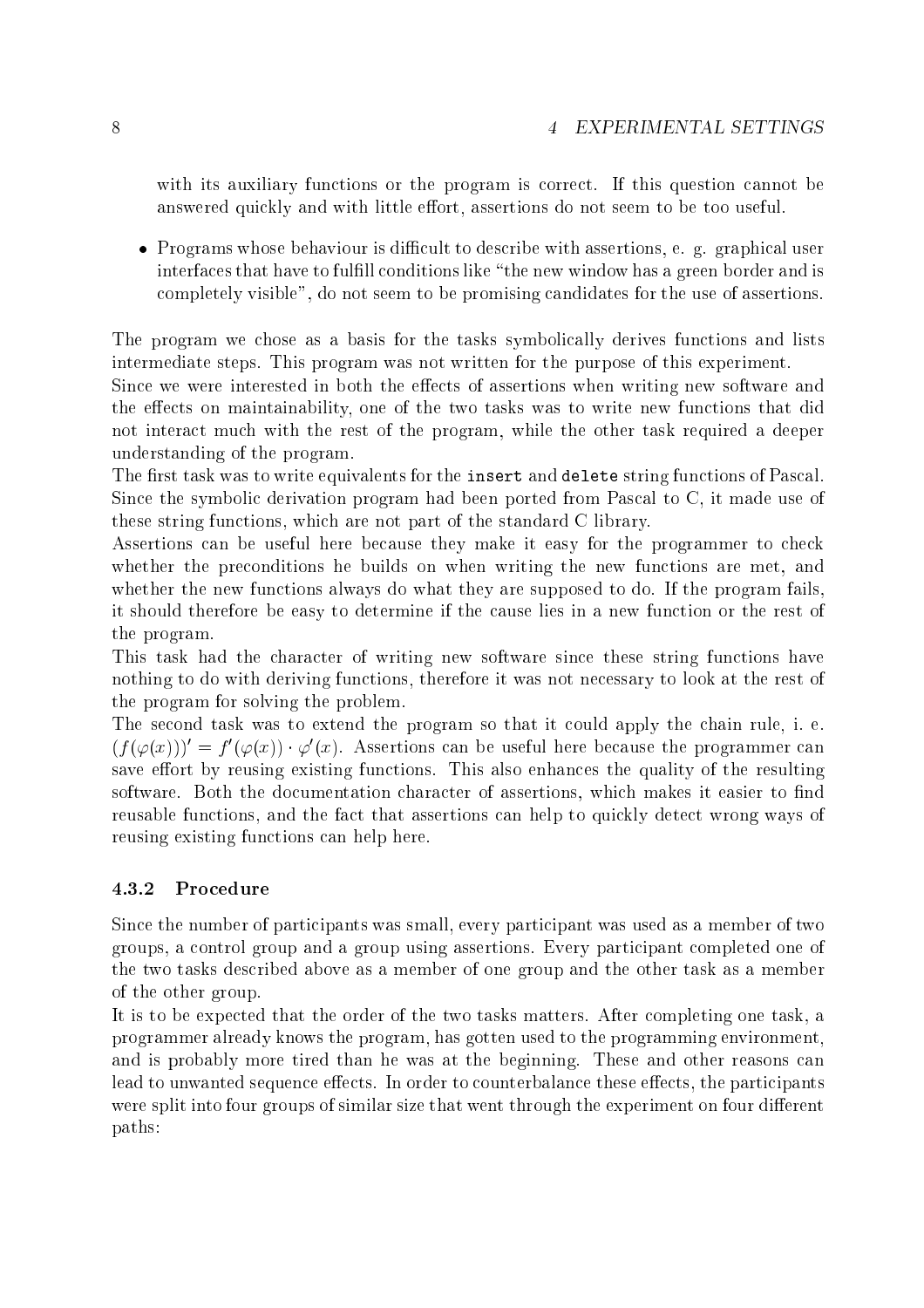

The group sizes were as follows: three people first worked on the chain rule task using assertions, followed by the string function task without assertions. Three other people did the tasks in the same order, but used assertions only for the string function task. One person first solved the string function assignment without using assertions before working on the hain rule using assertions (we had to dis
ard the data of the se
ond member of this group because he did not finish the tasks), and two people started working on the string functions using assertions before working on the chain rule without using assertions.

Every participant was given a syntax training before working on the tasks. This training was a web-based introdu
tion to APP. The web-based s
ript presented the APP syntax, asked the parti
ipant to write APP assertions for given fun
tions, and ommented on the orre
tness of the parti
ipant's input. Only when at least half of the training assignments were solved correctly, the participant was allowed to start working on his first task. Because the syntax training was completely automated, it was identical for every participant.

Even though the string fun
tions were ne
essary for extending the program by adding the chain rule, the string function task could be done after the chain rule task. The participants were simply given the string functions in the form of object files so that the program could be compiled and tested even though the participants did not have access to the source code of the string fun
tions.

The sequence of participants' tasks was as follows:

- The participant is handed a paper-based form for an experiment protocol. This form ontains a questionnaire, the assignments, and spa
e for keeping tra
k of the time spent on its different parts, as well as a description of APP.
- The participant fills in the questionnaire.
- The participant reads about APP.
- The participant goes through the web-based APP training.
- First task: chain rule or string functions.
- Second task: string functions or chain rule. If the first task was done using assertions, the second task is done without and vice versa.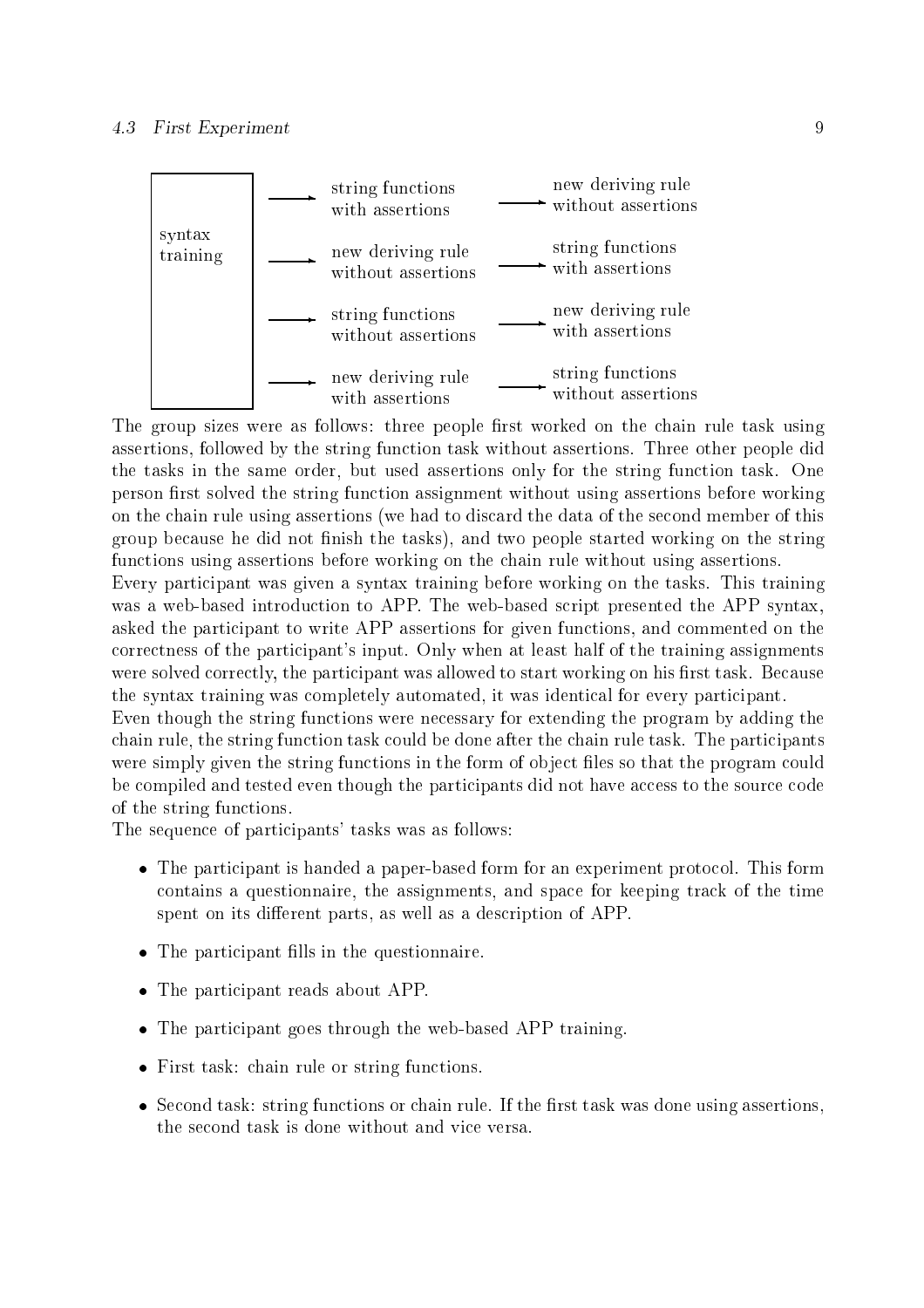### 4.4 Se
ond Experiment

The second experiment is a repetition of the first one. The differences were that we used a different task and that it was only an inter-subject design. The rest of the design was the same: single-fa
tor and posttest-only. The ontrolled independent variable was wether the experimental subje
ts were given ode to reuse that already ontained assertions and were allowed to write new assertions with *jContract* (experiment group) or the code to reuse contained the information of the assertions only in the form of JavaDoc comments in natural language (
ontrol group). Ea
h subje
t of either group solved the same task and worked under the same conditions. The observed dependent variables for each subject were a variety of measurements of the development process (in particular working time), and various measurements of the delivered product (in particular program lines, program reliability, number of reused methods and quality of reuse).

#### 4.4.1Task

The task to be solved in this experiment is called "GraphBase". It consists of implementing the main class of a given graph library [Gol98] containing only the method declarations and method omments but not the method bodies. There are methods for adding verti
es and edges and for deleting and cloning a whole graph. Other methods are only accessor methods, e.g. for showing the number of vertices or edges, for finding an edge between two given verti
es or for testing if the graph is empty, a weighted or a dire
ted graph.

Each subject is told that the original code of GraphBase was lost and, because there is no ba
kup, that it should be reimplemented by using the rest of the given graph library. The requirements for this task were descriped thoroughly in natural language. The subjects were asked to work and to test on their own until they thought they had finished the task.

#### 4.4.2Pro
edure

The experiment took pla
e between February 2000 and April 2000, mostly during the semester breaks. Most subjects started at about 9:30 in the morning. The experiment materials were printed an paper and onsisted of four parts. The experiment group started with a web course to learn the syntax of jContract. The control group did not go through the course because they did not need jContract knowledge. Then, in part two, members of both groups were handed a task des
ription and allowed to work on the task. The third part started when the experimental subject thought it had finished. At the end of the experiment, a questionnaire was handed out to every subject. It contained questions about the understandability of the documentation and asked for personal ratings concerning program understanding and the reliability of the resulting program.

The subjects worked on the task using their specific Unix account that provided the automatic monitoring infrastructure. It nonintrusively protocoled login/logout times, all compiled source versions and all output from each program run. The subject could modify the setup of the account as necessary. The source code of the graph library except for the GraphBase method bodies was provided to the subjects.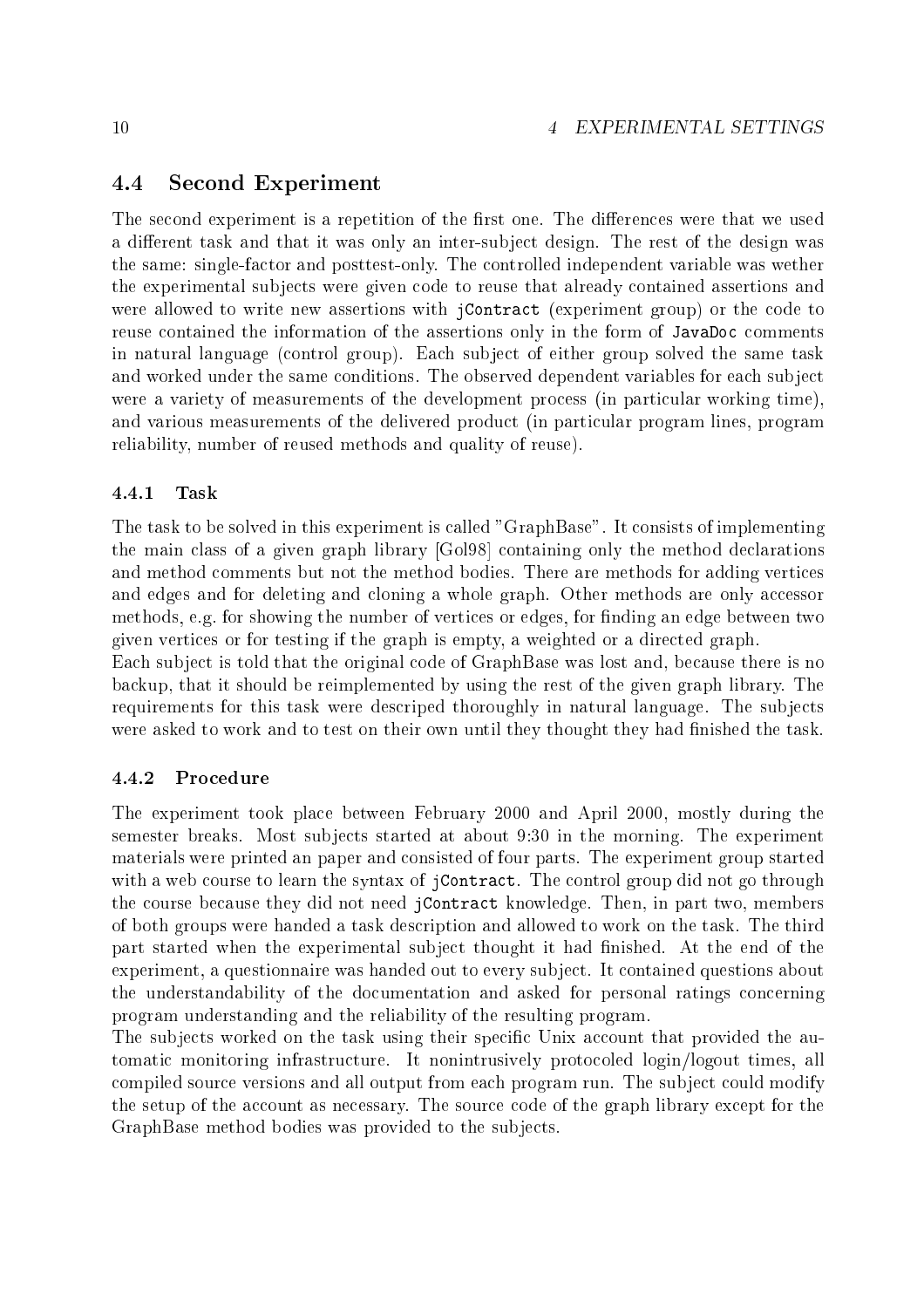The subje
ts' work was divided into three phases.

- we subject the subject to the subject to the experiment of the subject to the subject to the experiment of the trodu
ed to the syntax of jContra
t. The ontrol group skipped this step.
- Implementation phase (IP), during whi
h the subje
ts solved their assignment until they thought that their program would run correctly. This phase ended when they laimed to be done.
- the subject to the subject of the subject the subject of the subject the subject that the subject the subject of the subject of the subject of the subject of the subject of the subject of the subject of the subject of the expected implementation. The experiment group was given a list of postconditions for every method that was to be implemented on paper and in electronic form. The ontrol group was given a des
ription for every method in natural language. The subje
ts were asked to he
k their implementation with this additional information and correct it if necessary.

### 4.5 Power analysis

Cohen [Coh77] stresses the importance of power analysis to get a closer look at the quality of a statisti
al hypotheses test.

The power of a statistical test of a null hypothesis is the probability that it will yield statistically significant results. It is defined as the probability that it will lead to the rejection of the null hypothesis, i.e., the probability that it will result in the conclusion that the phenomenon exists under the premise that the phenomenon is really existent. Statistically speaking,  $1 - power$  is the probability for an error of the second kind.

EXP1 uses groups with  $n = 4$  and  $n = 5$  subjects. Due to this small number of data points, we restrict our analysis to large effects. In this case, Cohen suggests an effect of the size  $ES = 0.8$ . We set the significance level of the one sided test to  $\alpha = 0.1$ . Thus, the power analysis with a t-distribution yields a power of  $0.410$  [IG96]. The power analysis for EXP2 with  $n = 6$  yields a power of 0.518. That is, we have only a 41\% and 51\% chance, respectively, to find a difference between the groups!

According to Cohen, both experiments have a very poor power. He argues that only experiments with a power of more than 0.8 have a real chance to reveal any effect. Therefore, it is quite reasonable to assume that neither experiment has the chance to show an effect, even if a difference exists. But, as we could not acquire any more subjects for these experiments, we had to live with this drawba
k.

### 4.6 Threats to internal validity

The ontrol of the independent variable is threatened by the possibility of an imbalan
ed  $\gamma$  group assignment – we might compare one group with faster programmers to one group with slower programmers. To avoid this effect, the group assignment was based on the PSP ourse produ
tivity (the number of lines of odes programmed per hour in the PSP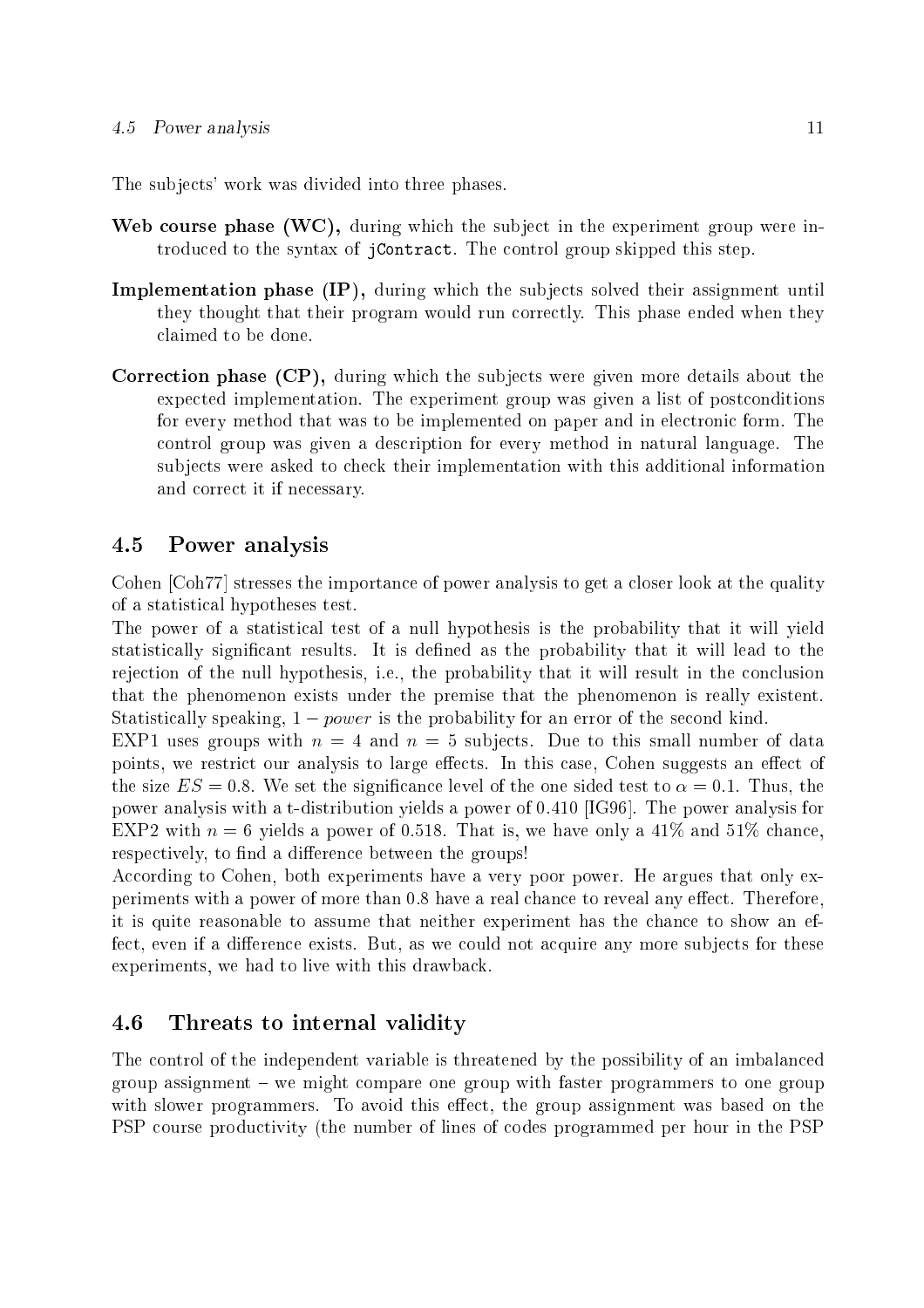ourse) of ea
h subje
t. For both experiments, the division resulted in groups with similar produ
tivity.

### 4.7 Threats to external validity

There are two important threats to the external validity (generalizability) of the experiment. First, professional software engineers may have different levels of skill and experience than the participants, which might make our results too optimistic or too pessimistic: both higher and lower levels will occur, because the students are more skilled than most of the non-computer-scientists that frequently start working as programmers. A higher skill level than the subjects' might leave less room for improvement which might reduce the group differences, but higher experience may also sharpen the eye as to where improvements are most desirable or most easy to a
hieve. Conversely, lower skill may leave more room for improvement but may also impede applying assertions correctly at all. Second, the subjects used assertions a very short time after being introduced to them. It is conceivable that the assertion usage of these persons had not yet stabilized and the mid-term benets would be higher than observed in the experiment. Furthermore, work conditions different from the experiment conditions may positively or negatively influence the effectiveness of assertions.

## 5 Results

Box plots are used to show the results of the measurements. The filled boxes within a plot contain 50% of the data points. The lower (upper) border of the box marks the  $25\%$  (75%) quantile. The left (right) t-bar shows the  $10\%$  (90%) quantile. The median is marked with a thick dot  $(\bullet)$ . The M associated with the dashed line points to the mean within a range of one standard error on ea
h side.

Significance was calculated with the Wilcoxon-Test where the significance  $p$  denotes the probability that the observed difference is due to chance.

### 5.1 Results of first experiment

#### Number of assertions  $5.1.1$

Before reading about the effects of assertions, it might be interesting to look at how willing the participants of the first experiment were to use assertions, and how often the checks of these assertions failed. See table 1 for these data.

#### 5.1.2Durations of the work

We first present the amounts of time needed for the tasks separately for the groups using APP and those not using APP. In order to eliminate the effect of different programming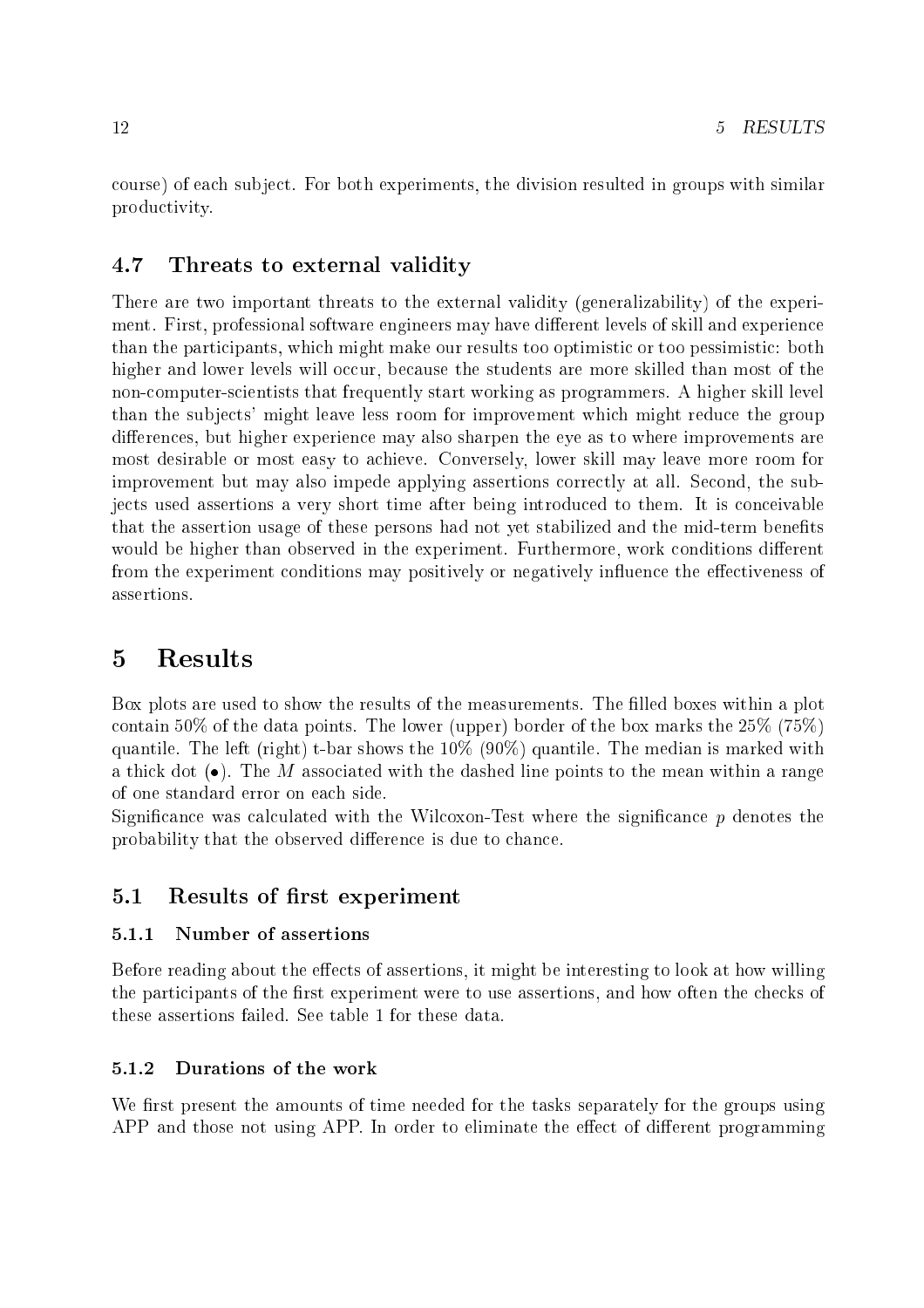### $5.1$  Results of first experiment  $13$



Table 1: Assertions and failed he
ks

speeds, we then present the amounts of time measured in multiples of the time needed for ompleting the APP training instead of in minutes.

For calculating how long the participants worked on their tasks, the beginning and end times were recorded automatically by the same scripts that provided the participants with the required files and decided whether their solutions were correct. Only for the time that had to be subtracted for interruptions in the work, the handwritten notes of the parti
ipants were used.

An unexpected phenomenon when using assertions was that for the group using assertions, the distribution of durations was more dense. The use of assertions therefore might make software development more predictable. See table 2 for details.

|                  | upper quartile<br>$lower$ quartile<br>with assertions | upper quartile<br>lower quartile<br>without assertions |
|------------------|-------------------------------------------------------|--------------------------------------------------------|
| chain rule       | 1,82                                                  | 2.24                                                   |
| string functions | 1.43                                                  | 5.44                                                   |

|  |  | Table 2: Quartile ratios for durations |  |
|--|--|----------------------------------------|--|
|--|--|----------------------------------------|--|

Here the quotients of the  $75\%$  quantile and the  $25\%$  quantile are list ed. A quotient close to 1 is desirable because then the duration of the software development is quite predictable.

Figures 1 and 2 do not show significant differences that would be caused by the use of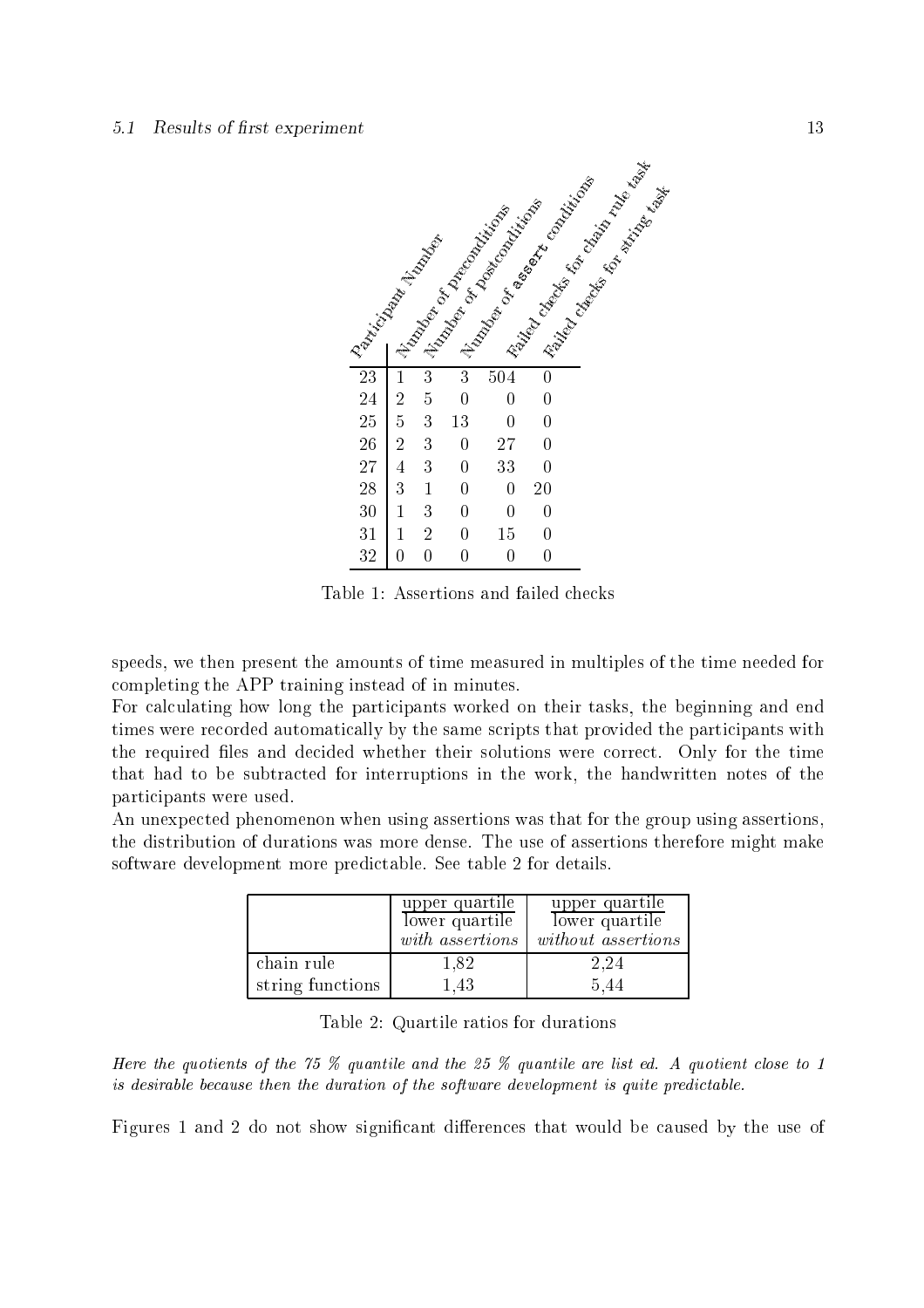

Figure 1: Duration for the chain rule task with and without assertions, measured in minutes.

The Wilcoxon test shows that the difference of medians is not significant (probability for an accidental difference: 0.55). The means are different, though: With APP, 271 minutes are needed on average, while without assertions, 398 minutes are needed.



Figure 2: Duration for the string task with and without assertions, measured in minutes. Result of the Wilcoxon test: with a probability of 0.9, the difference of medians is only accidental.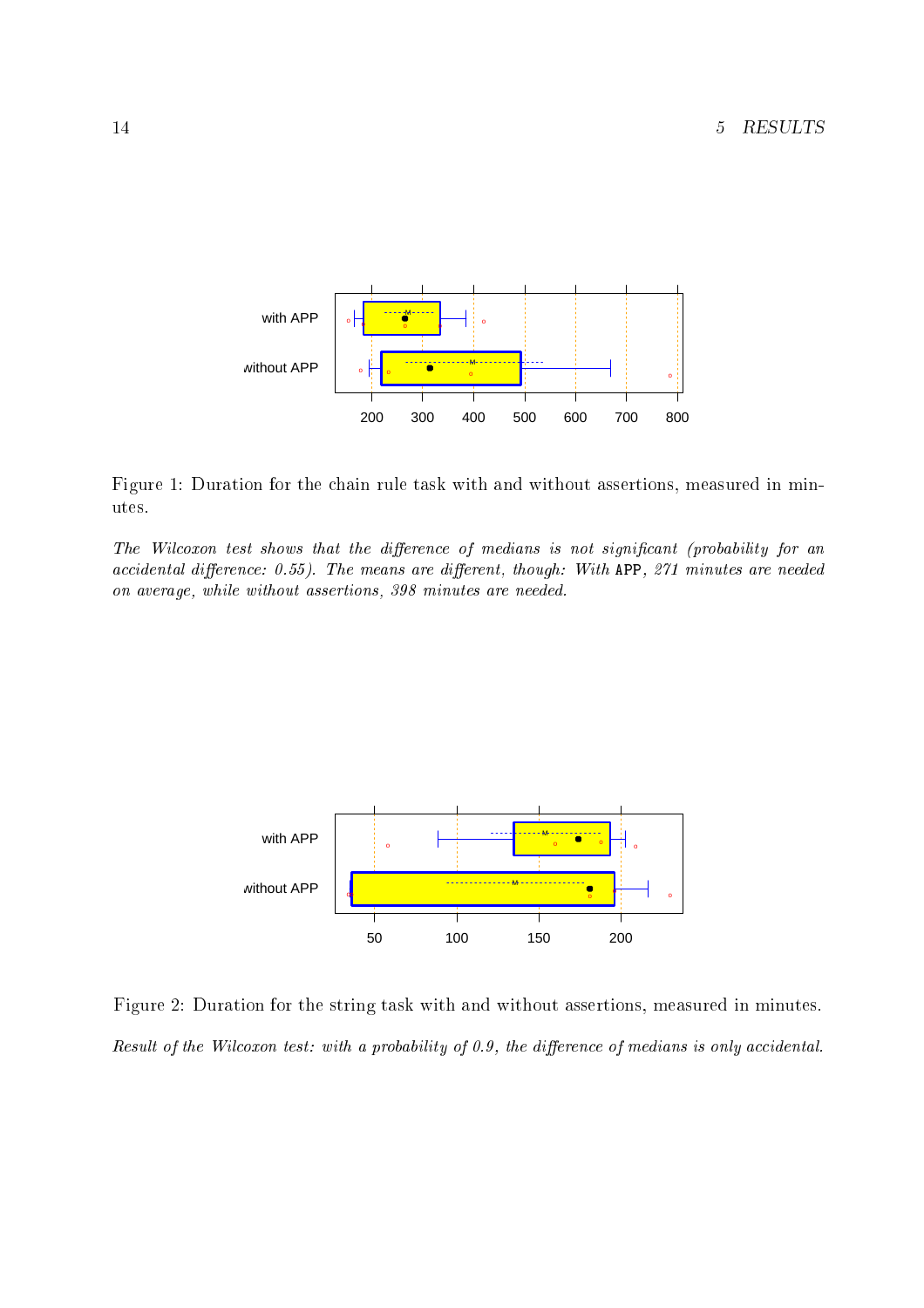assertions. Because the groups were quite small, differences in the individual programming speeds of participants had a large influence on the results of the Wilcoxon tests. It is possible to lower the influence of individual programming speeds by measuring the time spent on the programming tasks in multiples of the time spent on the APP training instead of in minutes. This is legitimate because there is a correlation between the participants' programming speeds and the time they spent on the APP training. The correlation coefficient is 0.84, therefore the time spent on the APP training is a good measure for the programming speed. Figures 3 and 4 ompare the durations measured in multiples of the time spent on the APP training instead of in minutes, so the influence of differences in programming speeds is lowered and the influence of the use of assertions becomes more visible.



Figure 3: Relative durations for the hain rule task with and without assertions

For example, among those who did not use APP, the fastest participant needed 6 times longer for completing the chain rule task than for completing the APP training. His data point is the leftmost one in the lower half.



Figure 4: Relative durations for the string function task with and without assertions

The difference visible in figure 3 is significant. The Wilcoxon test shows that the probability for an accidental difference is 0.063. Therefore, assertions seem to save time when software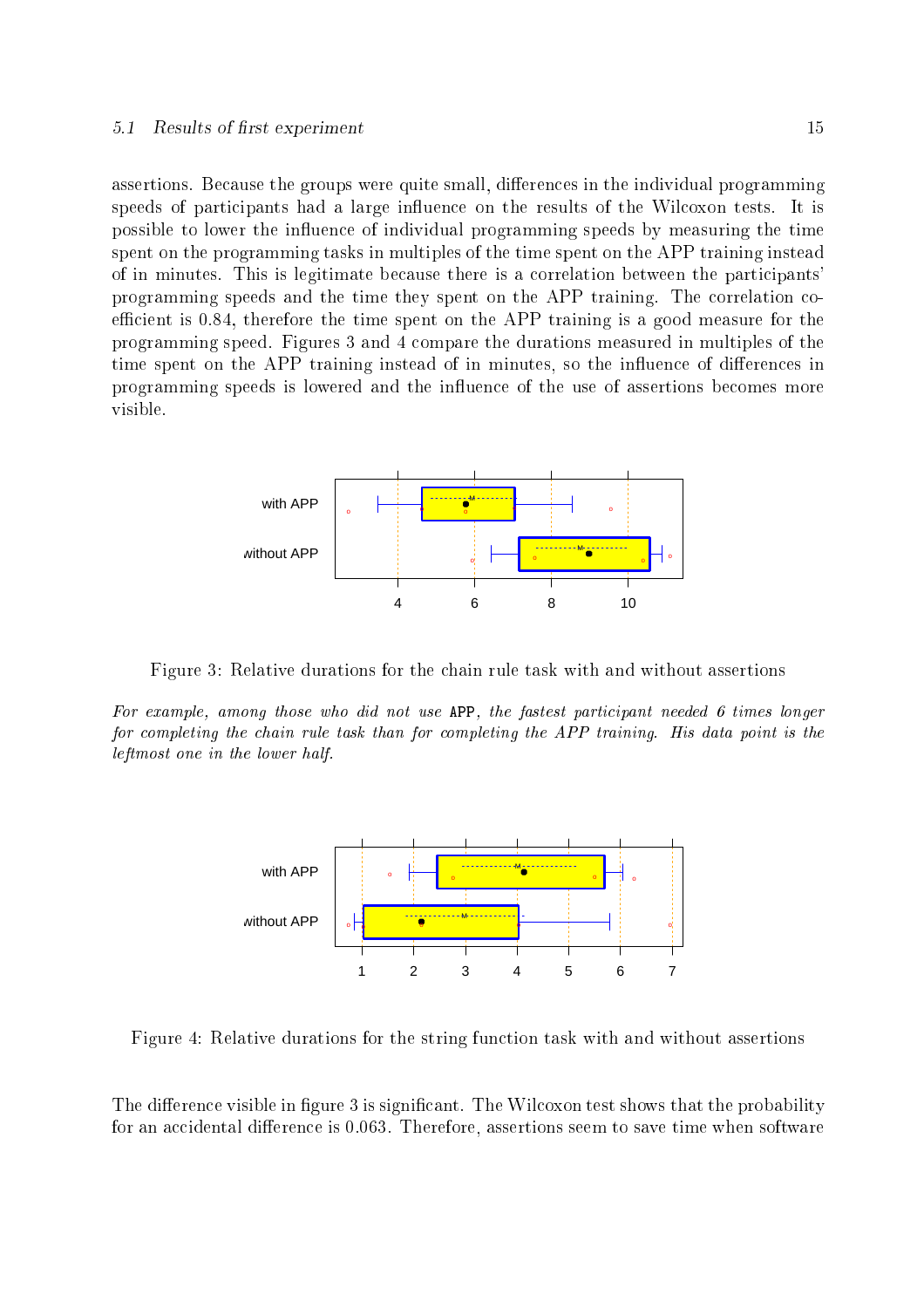is maintained, while they tend to increase the effort needed for writing new software. The difference visible in figure 4 is not significant (Wilcoxon test result:  $0.556$ ).

#### 5.1.3Reuse of fun
tions

Since we were interested in the number of reused functions as opposed to the number of function reuses – the research question is how the use of assertions contributed to reusing many different functions, not how reuseable the reused functions were  $-$  they were counted in the following way: For each participant, the final version of the extended program was ompared to the version they started with using the UNIX tool diff, thereby isolating the ode written by the parti
ipant. A Perl program was then used to ount the number of different functions that were already defined in the original program and called in the new ode. The result for the task with maintenan
e hara
ter, the hain rule assignment, is shown in figure 5. The difference is significant: the probability for an accidental difference is 0.0688. Users of APP reused 8.6 fun
tions on average, while programmers who did not use assertions found only an average of 6.75 fun
tions that seemed worth reusing. With a probability of 0.8, the use of assertions in
reases reuse of existing fun
tions by 15 %. The described counting method for function reuse included functions that were reused only within assertions. If only functions that were reused outside assertions are counted, users of APP reused 7.6 fun
tions on average.



Figure 5: Number of reused functions for the chain rule task  $(p = 0.07)$ .

### 5.2 Results of se
ond experiment

#### 5.2.1Number of assertions

Table 3 shows the number of assertions each of the subjects wrote during the experiment.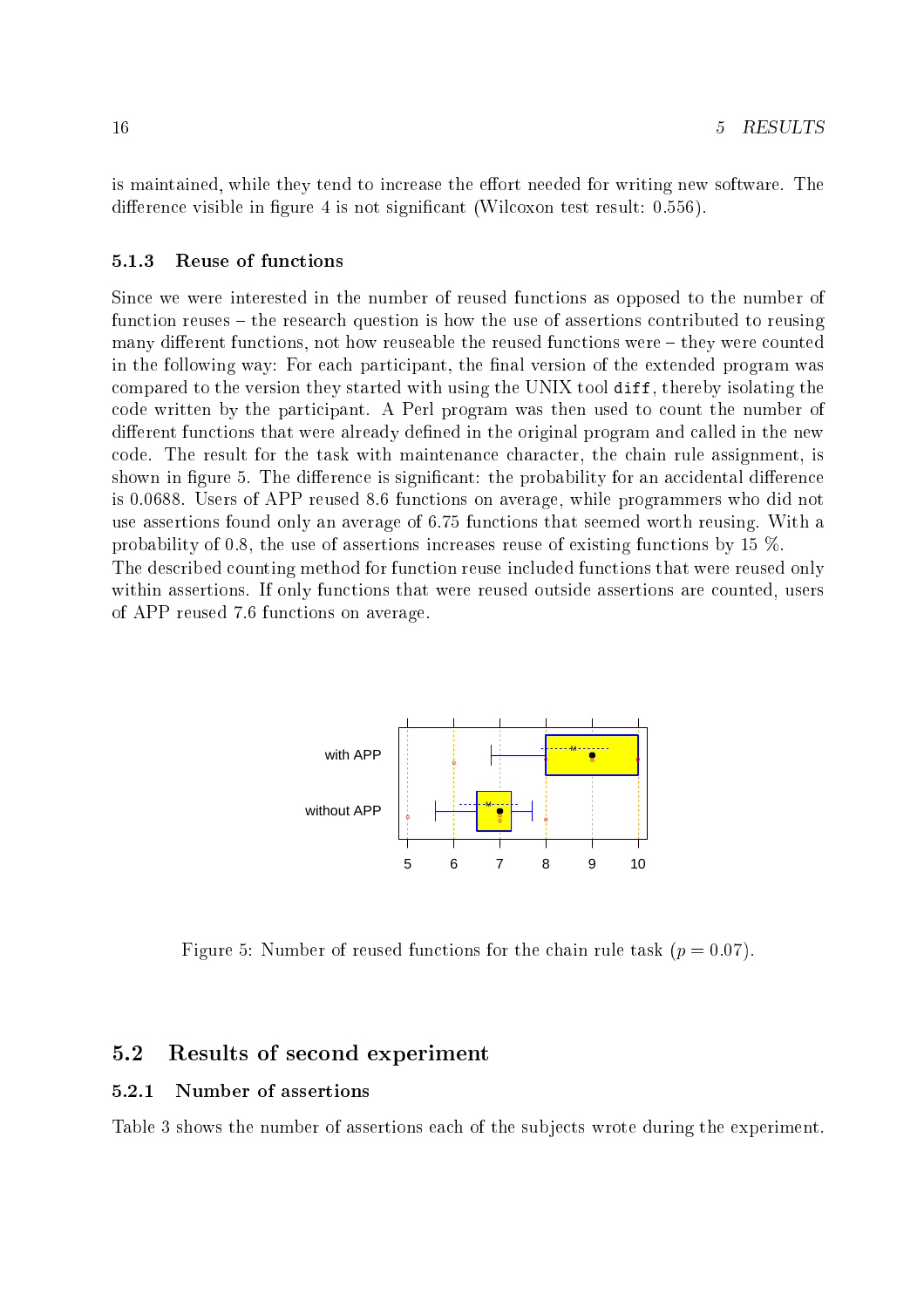### 5.2 Results of second experiment 17



Figure 6: Number of reused fun
tions outside assertions for the hain rule task (p = 0:19).

|                             |                | I live of the control of the control of the<br>I Kingdom Random River |                |                | - 11/2/2/21 Principal River River River |
|-----------------------------|----------------|-----------------------------------------------------------------------|----------------|----------------|-----------------------------------------|
| I Replication of the Marian |                |                                                                       |                |                |                                         |
|                             |                |                                                                       |                |                |                                         |
|                             |                |                                                                       |                |                |                                         |
|                             |                |                                                                       |                |                |                                         |
|                             |                |                                                                       |                |                |                                         |
| $\overline{101}$            | 43             | 21                                                                    |                |                |                                         |
| 102                         | 3              | 41                                                                    | $\overline{0}$ | $\overline{0}$ | 44                                      |
| 103                         | 17             | 3                                                                     | 0              | $\overline{0}$ | 20                                      |
| 104                         | $\overline{0}$ | $\overline{0}$                                                        | 0              | $\overline{0}$ | $\overline{0}$                          |
| 105                         | 30             | 39                                                                    | 5              | $\overline{0}$ | 74                                      |
| 106                         | 0              | 43                                                                    | 0              | $\overline{0}$ | 43                                      |
| 108                         | 17             | $\overline{0}$                                                        | 0              | $\overline{0}$ | 17                                      |
| 201                         | 0              | $\overline{0}$                                                        | $\overline{0}$ | $\overline{0}$ | 0                                       |
| 202                         | 0              | $\overline{0}$                                                        | $\overline{0}$ | 18             | 18                                      |
| 203                         | $\overline{0}$ | $\overline{0}$                                                        | $\overline{0}$ | $\overline{0}$ | $\overline{0}$                          |
| 204                         | $\overline{0}$ | $\overline{0}$                                                        | $\overline{0}$ | $\overline{0}$ | $\overline{0}$                          |
| 205                         | $\overline{0}$ | $\overline{0}$                                                        | 0              | $\overline{0}$ | $\overline{0}$                          |
| 206                         | $\overline{0}$ | $\overline{0}$                                                        | $\overline{0}$ | $\overline{0}$ | $\overline{0}$                          |

Table 3: Number of assertions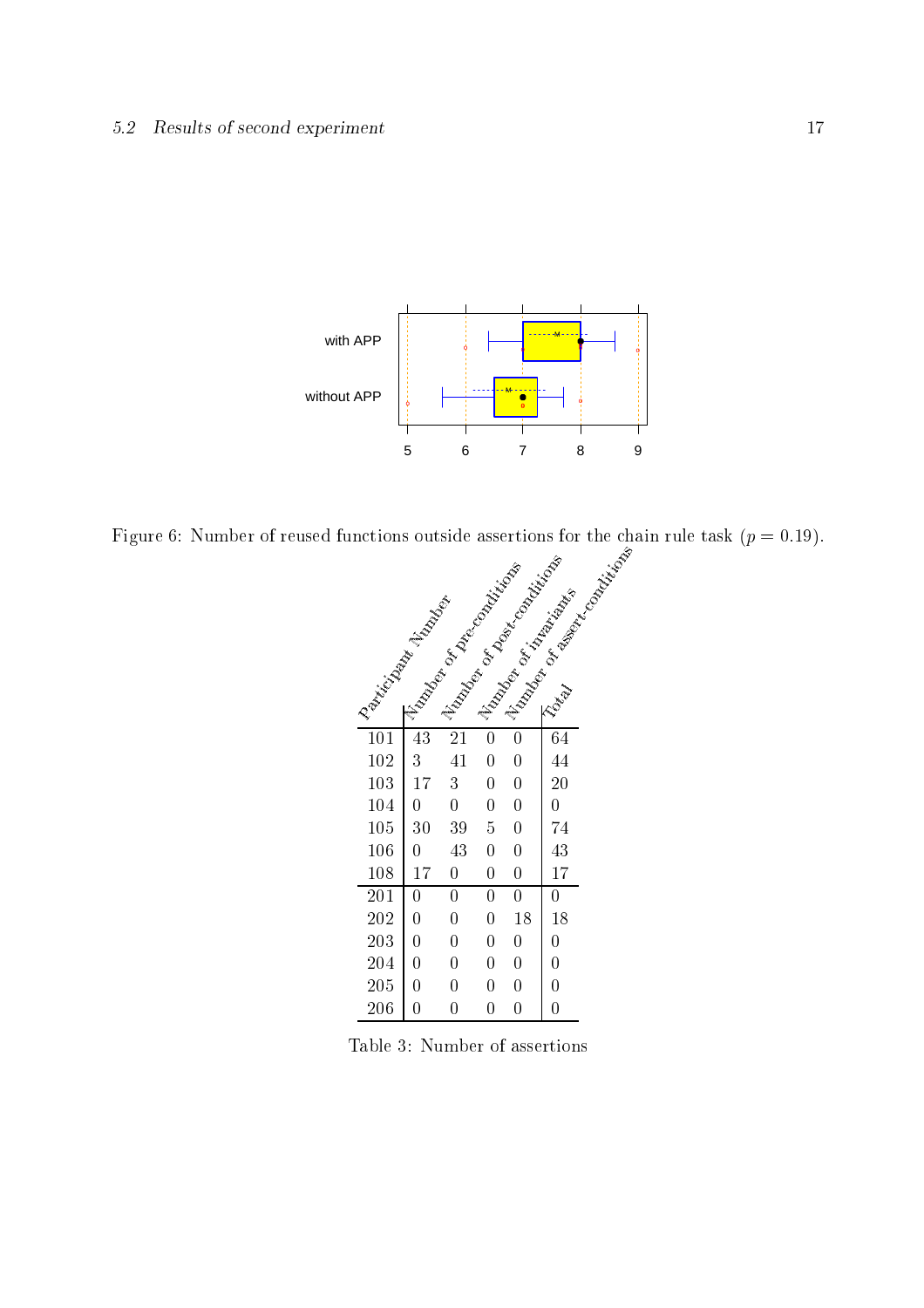The upper part of the table shows the number of the parti
ipants of the experimental group. Two rows are remarkable. Parti
ipant 104 ought to use jContra
t but he did not, and parti
ipant 202 of the ontrol group used his own assertion environment.

#### 5.2.2Reliability

In this experiment, reliability was measured by determining the percentage of the passed assertions among all possible executable assertions in the test. The initial behavior of jUnit had to be adjusted to count all failed assertions. That is, jUnit was modified in such a way that it did not abort a test after a failed assertion. Instead, it continued the test case so that all assertions were executed. The failed assertions were counted and printed out at the end of the test run.

Reliability was measured for a synthetic test with  $727,190$  method invocations and about 7.5 million assertions. The referen
e implementation runs for about 150 se
onds for this big test. It calls the methods of the implementation randomly, but with different probabilities, and compares the resulting data structure with the one built by the reference implementation. Deivations in the structure are caught by subsequent assertions.

First, we look at the reliability of the synthetic test for the final programs, see figure 7.



Figure 7: Reliability of the final programs for the synthetical-test in percent.

Here we cannot see any differences between the groups.

Now, the programs right after the IP are examined and the question is asked, what would have happened if the CP had been omitted? This question is interesting in as much as these programs represent the output of the subject's process without further modifications or enhan
ement by any external quality ontrol. These programs represent the versions the subjects are most confident with concerning accurateness. The reliability of the program versions at the point when the subjects claimed to be done is shown in figure 8.

The reliability of the experiment group is higher  $p = 0.112$ . Except for two programs, two thirds of the programs in the experiment group are more reliable than the median in the control group, which is only at  $3\%$ .

We can say that the use of assertions is an advantage compared to informal information like the natural language documentation.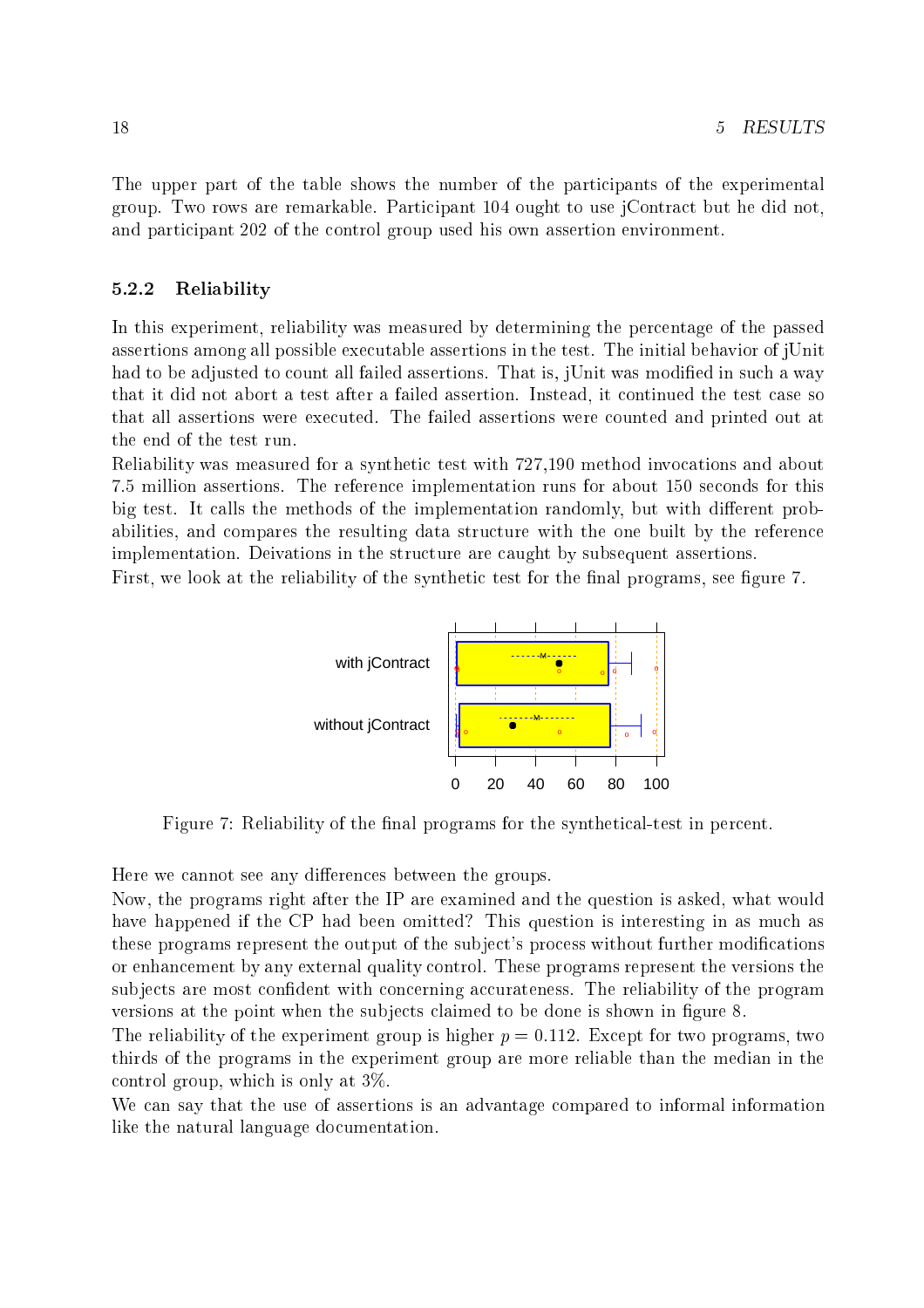

Figure 8: Reliability of programs after IP for the synthetical-test in percent.

#### 5.2.3Working time

We now present the working time needed for the IP. Because only the experiment group worked on the web ourse, this time annot be part of the working time. There is also a large difference in the duration of the CP: the experiment group got a list of postconditions for every method which they had to implement. All subjects in this group copied these post
onditions into their implementation whi
h took a long time for this group. The ontrol group ouldn't do this be
ause they got the same information but in natural language, so they looked directly for defects in their program code after reading this information. If we ompare only the minimum and the maximum of both groups, we an see that the ontrol group needed between 24 and 55 minutes and the experiment group between 68 and 199 minutes for the CP.



Figure 9: Working time in minutes.

In figure 9, we can see that the experiment group tends to need longer for the implementation than the control group. But the difference is not significant with  $p = 0.31$ . The data point at 1269 minutes in the experiment group can be viewed as a outlier with a factor of 2.9 higher than the median. This is reasonable because of the programming experience of the subject: the largest program this person had written before the PSP course was about 300 lines of code, and in the PSP course, the person was one of the slowest measured in lines of ode per hour. But it worked only very slowly. With all other measures we compared, we could not see such an outlier effect.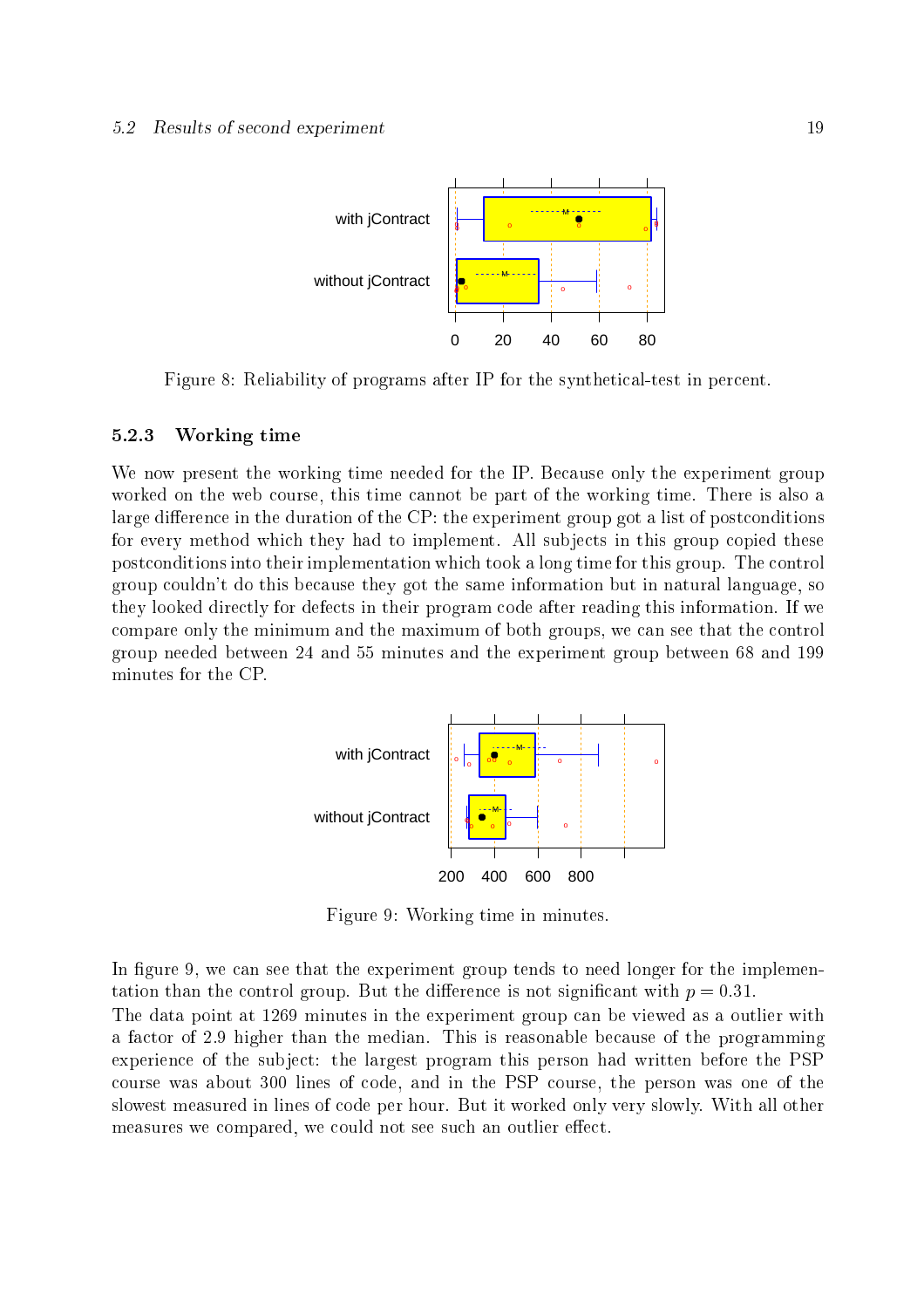#### 5.2.4Code reuse

Examining ode reuse might lead to some results about program understanding. Four measures were collected to get a perception of it. There are (1) the number of reused methods, (2) the number of reused methods without the written assertions, (3) the number of failed method alls, and (4) the number of method alls that failed at least twi
e. The last two measures were obtained with silent assertions inserted into the existing graph library (see section 3.2). Their output was written to a log file, which the subjects did not noti
e.

Figure 10 and 11 show the results for the number of reused methods. In the figure 11 you can see the number of reused methods without the written assertion code. The first figure shows with  $p = 0, 23$  no difference in the number of reused methods. But there is a tendency that with assertions the subjects reused more methods. This tendency disapears if you ignore the maximum point at 32 in the experiment group. Figure 11 shows the groups if you ignore the assertion code. Now, there is a significant difference between the two groups: the experiment group reused less methods. An explanation of the difference ould be that the validation tests for the method parameters are done either by assertions (experiment group) or by if-statements (
ontrol group). If you generally don't ount the reuse within assertions, you ignore a significant aspect of the implementation. Since the overall reliability of the implementations is not omparable, as we have seen before, this could result in a difference for both figures, too.



Figure 10: Number of reused methods.



Figure 11: Number of reused methods outside assertions.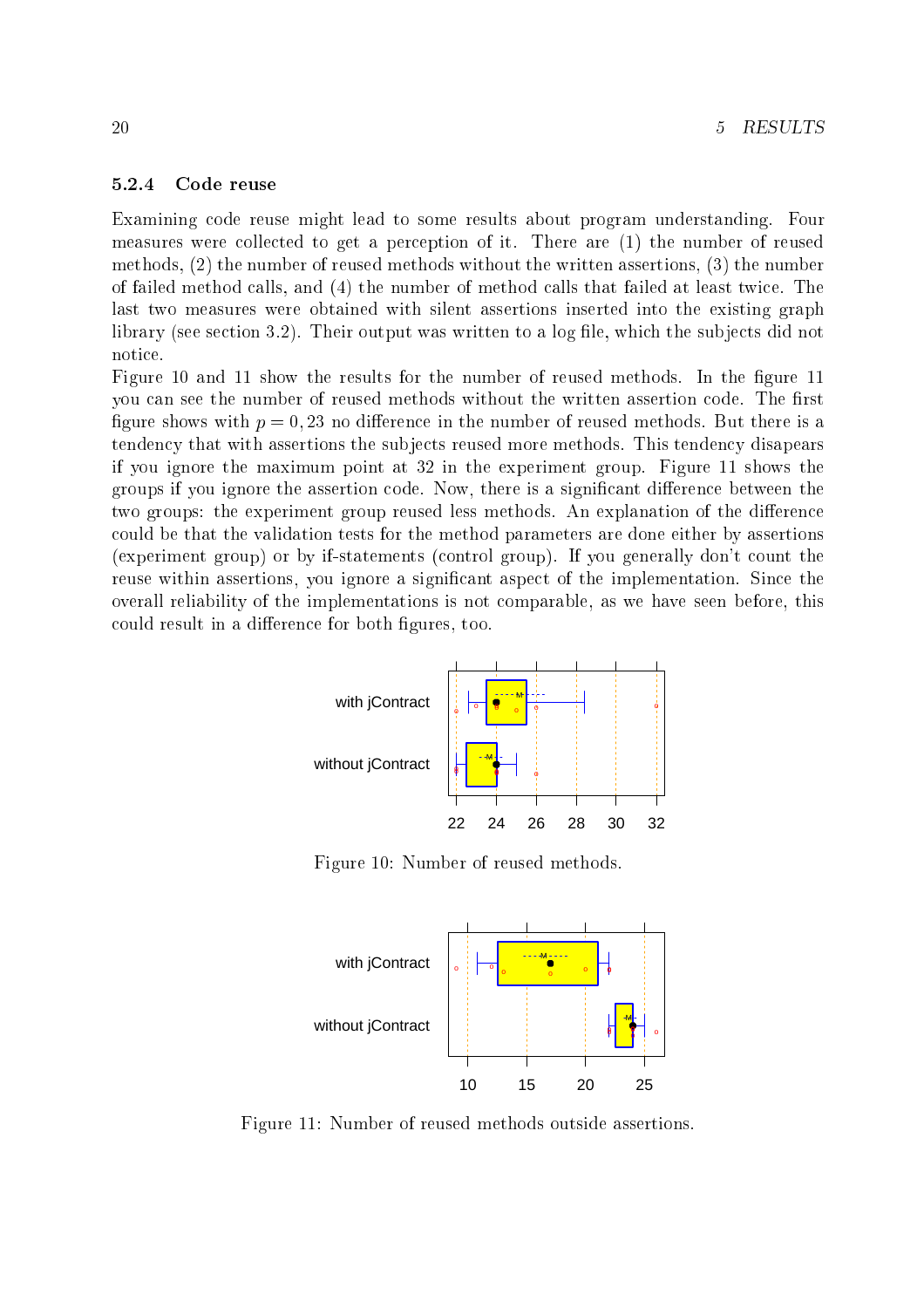Finally, for the number of reused methods, we can not see a difference between the two groups.

Both groups made quite similar errors while reusing a method more than once. If we look at the figure 12 and 13 we can say that wrong reuse does not happen again that often in the experiment group.



Figure 12: Number of assertions that failed at least on
e.



Figure 13: Number of assertions that failed at least twi
e.

## 6

This paper presented two ontrolled experiments about the usefulness of assertions as a means of programming. Parti
ipants were omputer s
ien
e graduate students who took part in a practical training course introducing the PSP. Both experiments compared programming with assertions to the development without assertions. The study investigated the influence of assertions on programming effort and program reliability. The experiment data led to the following observations.

• Assertions reduce programming effort in maintenance if the maintenance task is defined as a program assignment that requires a deep understanding of the program to maintain.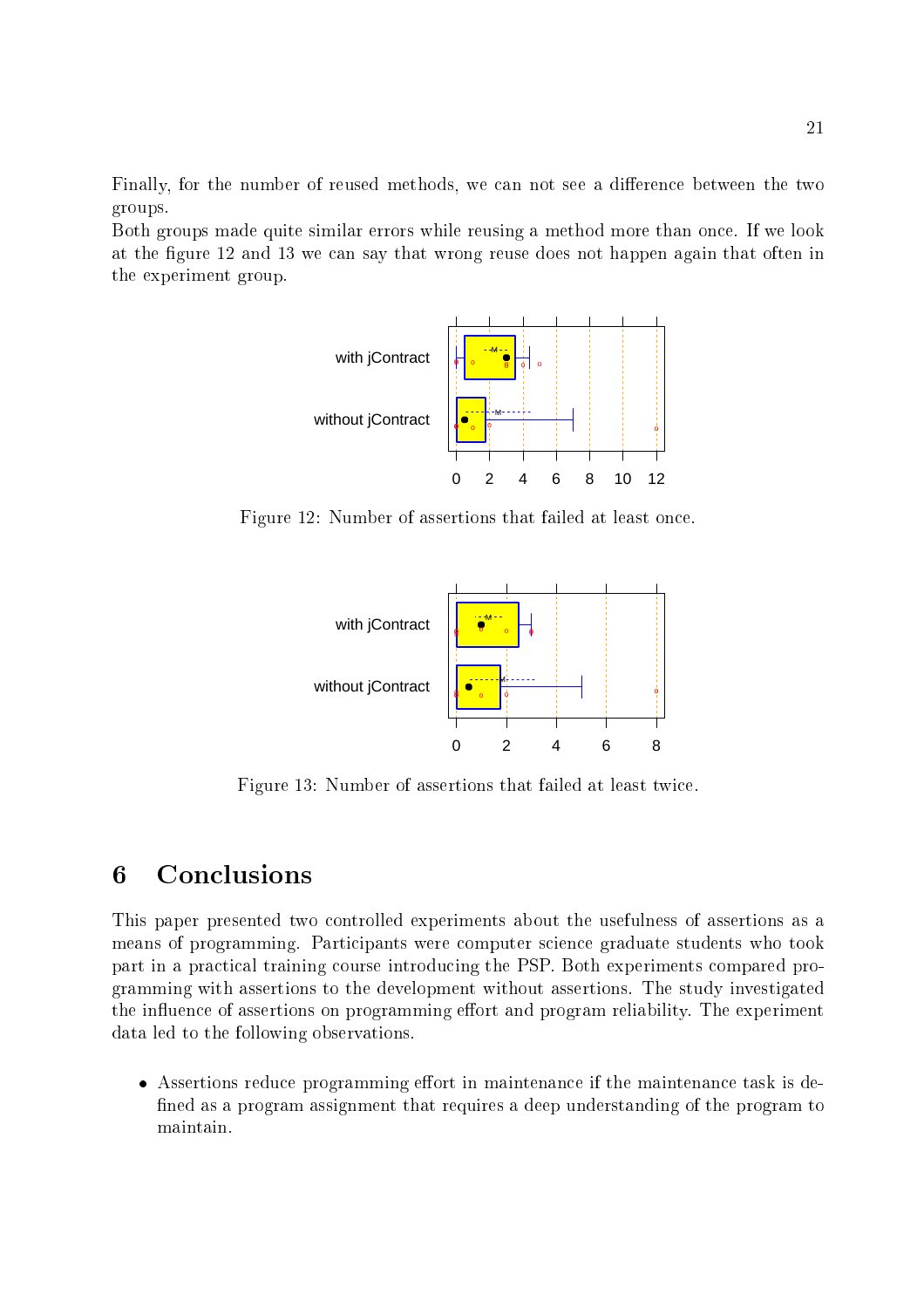- $\bullet$  Assertions slightly increase the programming effort for the implementation of new functions that do not interact much with the rest of the program.
- When we look at the final programs of the second experiment, the usage of assertions slightly increased the reliability of the written code compared to the code written without assertions. The effect is only marginal. But when we look at the programs after the implementation phase, the programs of the experimental group, i.e., the group that used assertions, were more reliable, though not statistical significant. than those of the ontrol group.
- The Usage of assertions also led to a higher number of reused methods that weren't written by the subjects themselves.

Despite the observed results, this study is far from being a complete evaluation of programming with assertions. There are several circumstances that weaken the discussed results. First, the number of subjects was very small, which led to a small power of finding an existing effect. This small power could be a hindrance not to see any sharper results. But, this is also a result from power analysis, some effects that weren't detected with this experimental setting could still be there and wait for their discovery. Second, the subjects have only limited experience with assertions, and it is quite possible, that more experienced programmers show quite different results. But overall, and this is a result applies to programmers who are new to assertions, using assertions decreases the programming effort in maintenan
e and in
reases the reliability of newly developed ode with only a small amount of extra effort.

## **References**

| [Chr94]              | L. B. Christensen. <i>Experimental Methodology</i> . Allyn and Bacon, 1994.                                                                                            |
|----------------------|------------------------------------------------------------------------------------------------------------------------------------------------------------------------|
| [Ch77]               | J. Cohen. Statistical Power Analysis for the Behavioral Sciences. Academic<br>Press, 1977.                                                                             |
| [Co <sub>0</sub> 97] | J. Cook. Assertions for the tcl language. In 5th Tcl Workshop, Boston, Mas-<br>sachusetts, July 1997.                                                                  |
| [Gol98]              | D. Goldschmidt. Design and implementation of a generic graph container in<br>java. Master's thesis, Rensselaer Polytechnic Institute in Tray, New York, April<br>1998. |
| $[{\rm Hum97}]$      | W. Humphrey. A discipline for software engineering. Addison-Wesley, 1997.                                                                                              |
| [IG96]               | R. Ihaka and R. Gentleman. R: A language for data analysis and graphics.<br>Journal of Computational and Graphical Statistics, 5(3):299–314, 1996.                     |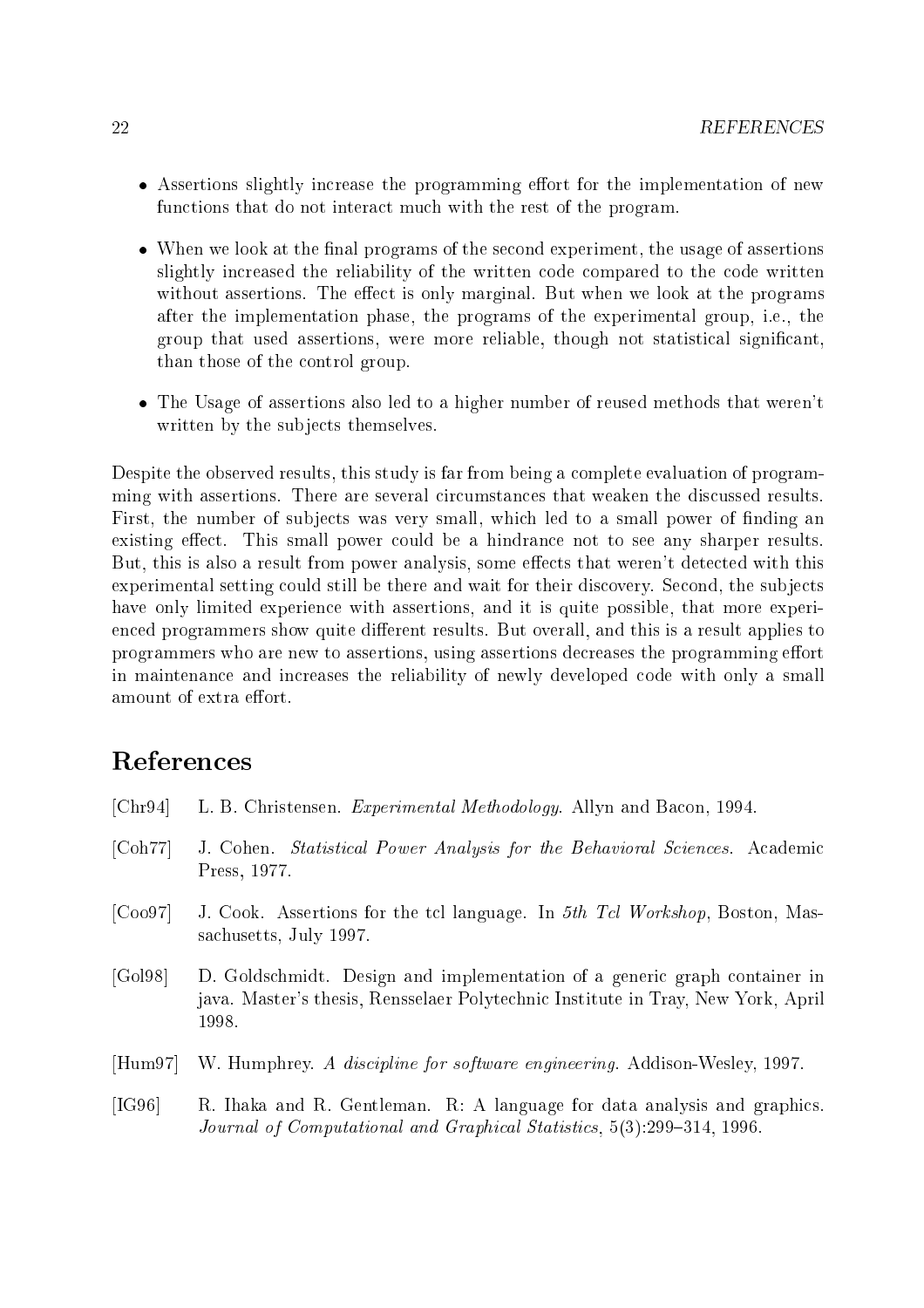- [jav] JavaTM 2 SDK, standard edition, documentation, version 1.4.0. http://java.sun.com/j2se/1.4/docs/.
- [LCKS90] N. Leveson, S. Cha, J. Knight, and T. Shimeall. The use of self checks and voting in software error detection: An empirical study. IEEE Transactions on Software Engineering,  $16(4):432-443$ , April 1990.
- [LST91] D. Luckham, S. Sankar, and S. Takahashi. Two-dimensional pinpointing: Debugging with formal specifications. IEEE Software,  $2(2):9-23$ , January 1991.
- [McK96] J. McKim. Programming by contrac: Designing for correctness. Journal of *object oriented programming*,  $9(2)$ :70-74, May 1996.
- [Mey88] B. Meyer. *Object-oriented software construction*. Prentice-Hall, 1988.
- [Ros] D. Rosenblum. APP. http://www.research.att.com/sw/tools/reuse/.
- [Ros92] D. Rosenblum. Towards a method of programming with assertions. In *Interna*tional Conference on Software Engineering, pages 92–104, Melbourne, 1992.
- [Ros95] D. Rosenblum. A practical approach to programming with assertions. IEEE Transactions on Software Engineering, 21(1):19-31, January 1995.
- [Sch98] F. Schneider. On concurrent programming. Communications of the ACM.  $40(4):128-128$ , April 1998.
- [Stö99] J. Störk. Erzeugung effizienter laufzeitüberprüfungen von zusicherungen. Master's thesis, Department of Computer S
ien
e, University of Karlsruhe, 1999. http://www-is.informatik.uni-oldenburg.de/ $\sim$ stoerk/da/diplomarbeit.html. Only available in german.
- Reliable [Sys℄ Reliable Systems. iContra
t. http://www.reliablesystems.com/tools/iContract/iContract.htm.
- [Voa97] J. Voas. How assertions can increase test effectiveness. IEEE Software, pages 118-122, MarchApril 1997.
- [xun] Xprogramming, software downloads. http://www.xprogramming.com/ software.htm.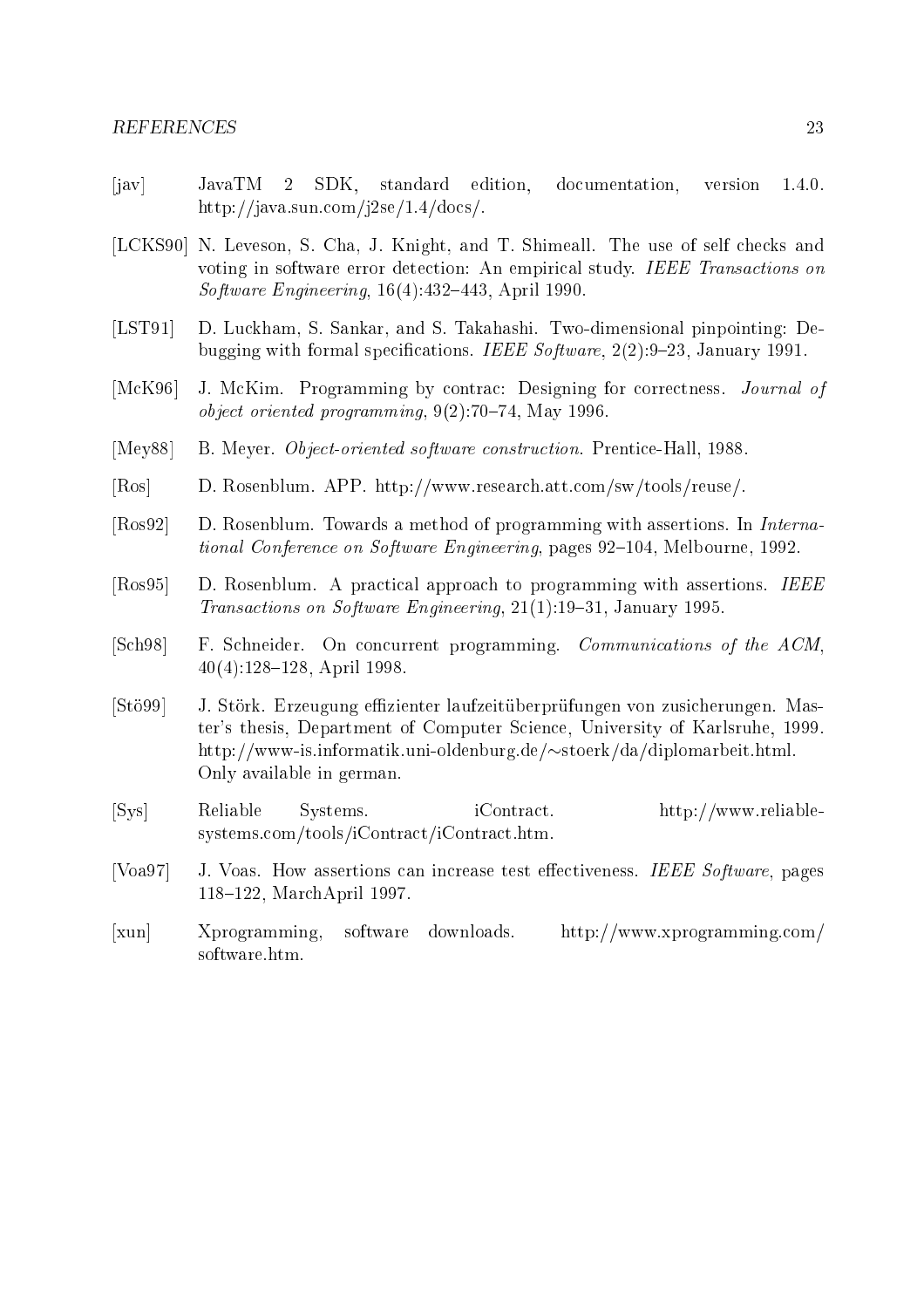# A Experimental Data of EXP1 and EXP2

| Group            | A capital C stands for "chain rule with assertions", a lower case c for   |
|------------------|---------------------------------------------------------------------------|
|                  | "chain rule without assertions", a capital S for "string functions with   |
|                  | assertions", and a lower case s for "string functions without asser-      |
|                  | tions". The order of the two letters reflects the order of the tasks. For |
|                  | example, participant 23 belongs to group Cs, i. e. he first completed     |
|                  | the chain rule assignment with assertions and then the string function    |
|                  | assignment without assertions.                                            |
| #pre             | Number of preconditions                                                   |
| #post            | Number of postconditions                                                  |
| #assert          | Number of "assert" conditions                                             |
| Fail             | Number of failed assertions                                               |
| $_{\text{DurC}}$ | Working time for the chain rule task in minutes                           |
| DurS             | Working time for the string function task in minutes                      |
| RDurC            | Relative duration for the chain rule task (DurC divided by the time       |
|                  | spent on the web-based syntax course)                                     |
| RDurS            | Relative duration for the string function task (DurS divided by the       |
|                  | time spent on the web-based syntax course)                                |
| Reused total     | Number of reused functions                                                |
| Reused outside   | Number of reused functions outside assertions                             |

Table 4: Data lines in Table 6

| Rel1              | Reliability of the programs after the IP in percent |
|-------------------|-----------------------------------------------------|
| Rel <sub>2</sub>  | Reliability of the final programs in percent        |
| Dur               | Working time in minutes                             |
| $\rm{Re}$ use $1$ | Number of reused methods                            |
| Reuse2            | Number of reused methods outside assertions         |
| Fail1             | Number of assertions that failed at least once      |
| Fail <sub>2</sub> | Number of assertions that failed at least twice     |

Table 5: Data lines in Tables 7 and 8